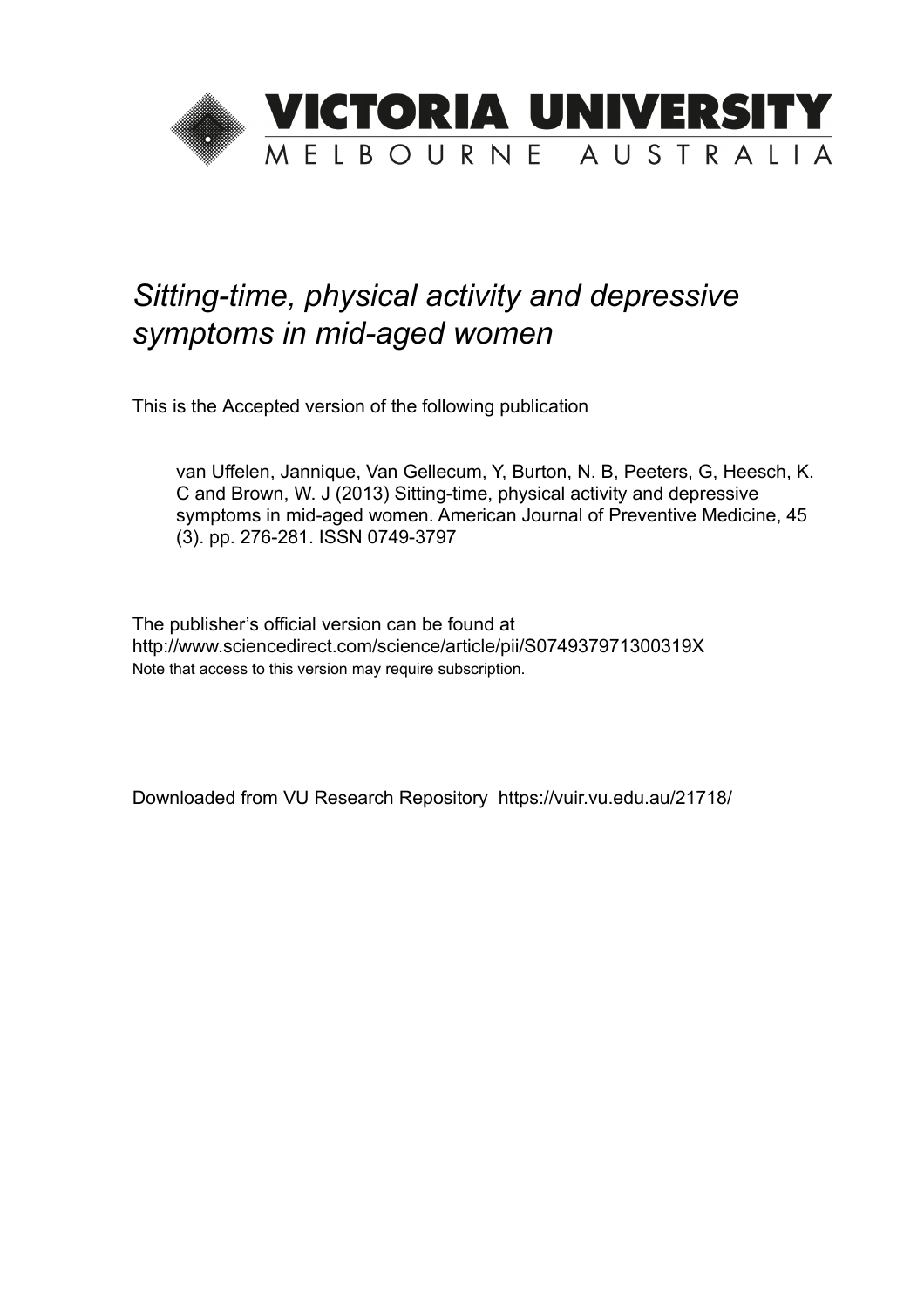## **Sitting-time, physical activity and depressive symptoms in mid-aged women**

Jannique G.Z. van Uffelen, PhD  $^{1,2}$ Yolanda R. van Gellecum, M.Soc.Sci<sup>2</sup> Nicola W. Burton, PhD <sup>2</sup> G.M.E.E. (Geeske) Peeters, PhD  $^{2,3}$ Kristiann C. Heesch, DrPH <sup>4,2</sup> Wendy J. Brown, PhD<sup>2</sup>

1) Victoria University, Institute of Sport, Exercise and Active Living, Melbourne, VIC, Australia

2) The University of Queensland, School of Human Movement Studies and Centre for Research on Exercise, Physical Activity and Health, Brisbane, QLD, Australia 3) The University of Queensland, School of Population Health, Brisbane, QLD, Australia 4) Queensland University of Technology, Institute of Health & Biomedical Innovation and the School of Public Health and Social Work, Brisbane, QLD, Australia

Address for correspondence and requests for reprints: Jannique van Uffelen Address: Footscray Park Campus, PO Box 14428, Melbourne VIC 8001, AUSTRALIA E-mail: jannique.vanuffelen@vu.edu.au

Phone: +61 3 9919 4259, Fax: +61 3 9919 9480

Word count: 2870

Number of pages: 21

Number of tables and figures: 5 tables

Conflict of interest statement: None of the authors have financial disclosures.

Running title: Sitting-time, physical activity, and depressive symptoms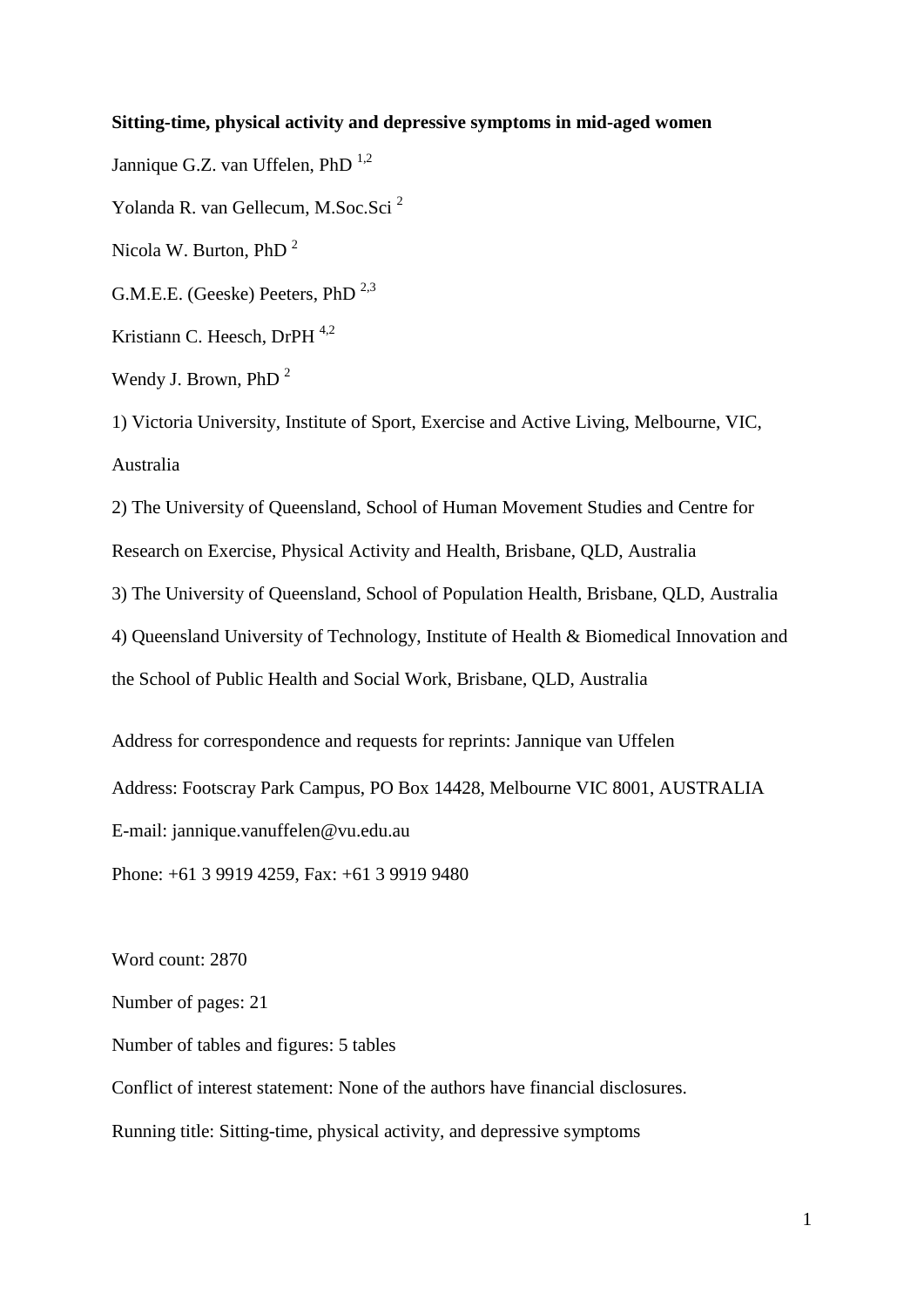#### **ABSTRACT**

**Background:** Associations between sitting-time and physical activity (PA) with depression are unclear.

**Purpose:** To examine concurrent and prospective associations between both sitting-time and PA with prevalent depressive symptoms in mid-aged Australian women.

**Methods:** Data were from 8,950 women, aged 50-55 years in 2001, who completed mail surveys in 2001, 2004, 2007 and 2010. Depressive symptoms were assessed using the Center for Epidemiological Studies Depression questionnaire. Associations between sitting-time  $(\leq 4)$ , >4-7, >7 hrs/day) and PA (none, some, meeting guidelines) with depressive symptoms (symptoms/no symptoms) were examined in 2011 in concurrent and lagged mixed effect logistic modeling. Both main effects and interaction models were developed.

**Results:** In main effects modeling, women who sat >7 hrs/day (OR 1.47, 95%CI 1.29-1.67) and women who did no PA (OR 1.99, 95%CI 1.75-2.27) were more likely to have depressive symptoms than women who sat  $\leq$ 4 hrs/day and who met PA guidelines, respectively. In interaction modeling, the likelihood of depressive symptoms in women who sat >7 hrs/day *and* did no PA was triple that of women who sat ≤4 hrs/day *and* met PA guidelines (OR 2.96, 95%CI 2.37-3.69). In prospective main effects and interaction modeling, sitting-time was not associated with depressive symptoms, but women who did no PA were more likely than those who met PA guidelines to have future depressive symptoms (OR 1.26, 95%CI 1.08-1.47). **Conclusions:** Increasing PA to a level commensurate with PA guidelines can alleviate current depression symptoms and prevent future symptoms in mid-aged women. Reducing

sitting-time may ameliorate current symptoms.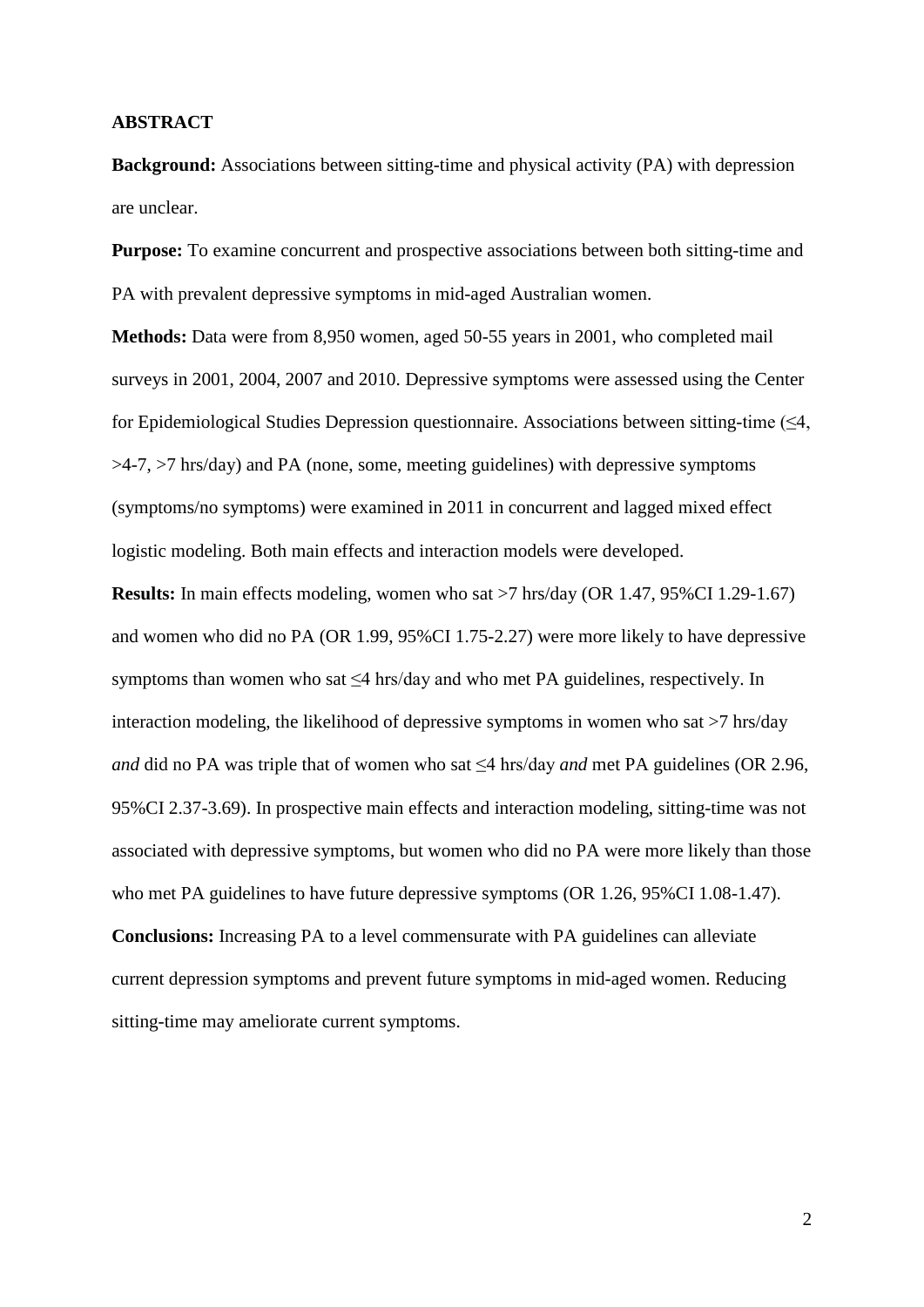#### **BACKGROUND**

Depression is an important public-health problem; approximately 6% of the population has major depression each year and the lifetime prevalence ranges from 11-15% across countries.1 Major depression has increased from the 15th cause of adult disease burden in 2000, to the 11th cause in 2010.<sup>2</sup> Furthermore, depressive disorders are projected to be the second leading cause of burden of disease worldwide by 2030, and the leading cause in high income countries.<sup>3</sup> To reduce this burden, it is critical to identify factors associated with the prevention and management of depression.

Regular physical activity (PA) is associated with reduced risk of depression,  $4.5$  with prospective studies in adults in different age groups showing protective effects of PA against depression 2 to 26 years later.<sup>6;6-14</sup> Another lifestyle factor that may be important is sedentary behavior, which is typically defined as any waking activity characterized by an energy expenditure  $\leq 1.5$  metabolic equivalents and a sitting or reclining posture<sup>15;16</sup>, and is often conceptualized as sitting-time in epidemiological studies. <sup>17</sup> Although there is increasing evidence suggesting that sitting-time is associated with poor cardiovascular and metabolic health outcomes<sup>18-20</sup> and decreased life expectancy,  $2^{1,22}$  less is known about the association between sitting-time and psychological outcomes such as depression.<sup>23</sup>

Cross-sectional studies show an inverse association between sedentary time and mental health in older adults,  $24,25$  disadvantaged women,  $26$  and overweight and obese adults.  $27,28$ Prospective studies have also demonstrated an inverse association for time spent watching television and/or using a computer after 1 year,<sup>29</sup> 6 years,<sup>30</sup> and 10 years.<sup>29</sup> However, no studies have examined sitting-time and PA over multiple time points, and only one examined their combined effects on depressive symptoms.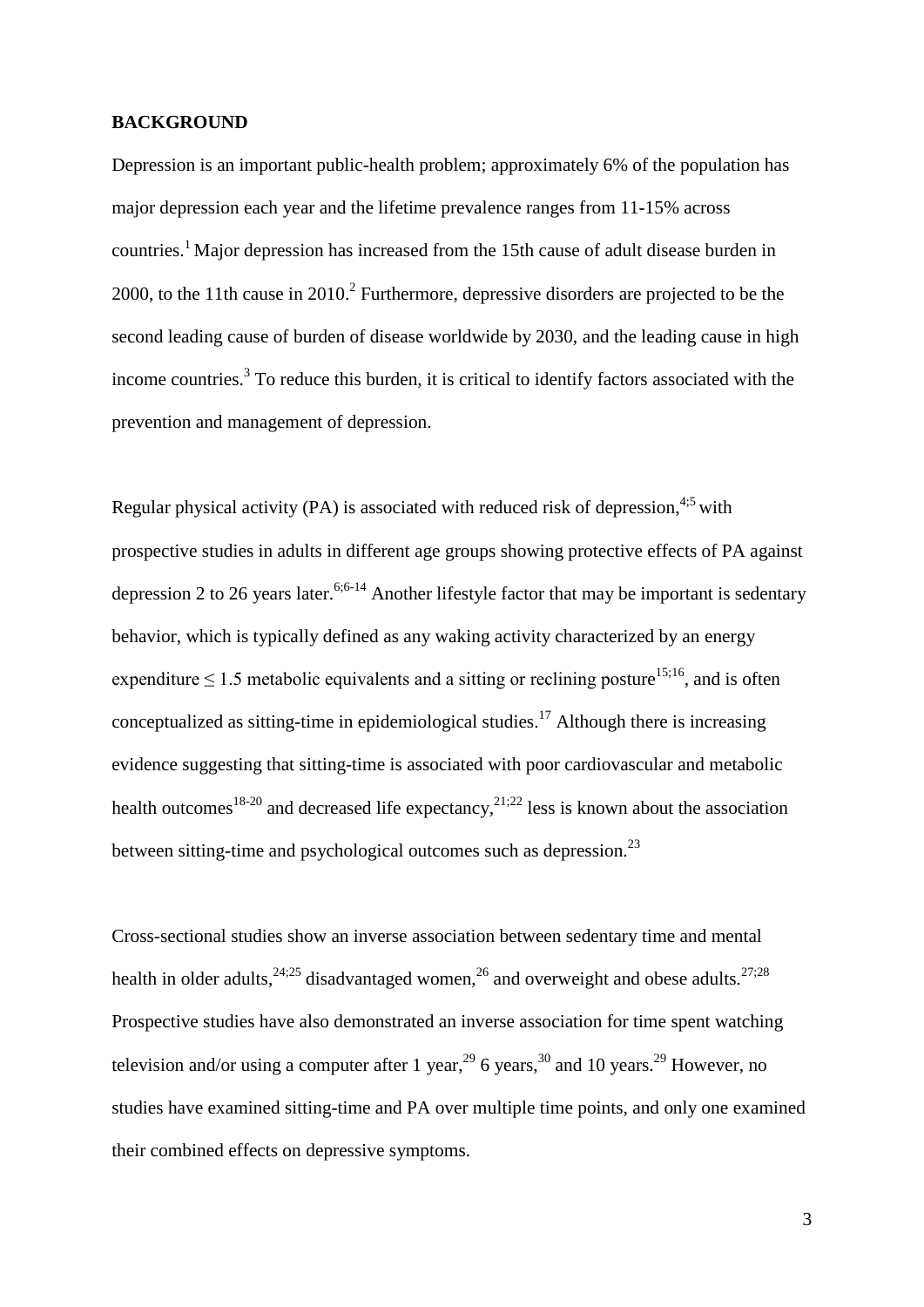The aim of this study was therefore to examine the concurrent and prospective associations between sitting-time and PA, individually and in combination, with prevalent depressive symptoms in mid-aged Australian women over a 9-year period.

#### **METHODS**

## **Australian Longitudinal Study on Women's Health (ALSWH)**

ALSWH [\(www.alswh.org.au\)](http://www.alswh.org.au/) is a prospective study of factors affecting the health and wellbeing of three cohorts of Australian women born in 1973-1978, 1946-1951 and 1921-1926.<sup>31</sup> They were randomly selected from the national Medicare health insurance database, with oversampling of women from rural and remote areas.<sup>32</sup> Starting in 1996, mail surveys have been administered every 3 years on a rolling basis. The study was approved by Ethics Committees at The University of Queensland and the University of Newcastle, and informed consent was received from all respondents.

# **Participants and surveys**

Data were from women born in 1946-1951 who responded to the surveys in 2001 (n=11,226), 2004 (n=10,905), 2007 (n=10,638) and 2010 (n=10,011). Data were included from 8,962 women who had complete data on depressive symptoms, sitting-time and PA in 2001 and at least one other survey. Twelve women who reported across all surveys that their health limited their ability to walk100 meters "a lot" were excluded, leaving data from 8,950 women for analyses, with a total of 35,800 observations. Notable differences between women included and women excluded from the analysis were that excluded women generally had lower education levels, were less likely to be employed or worked fewer paid hours, and had more difficulty managing on their income (Table 1).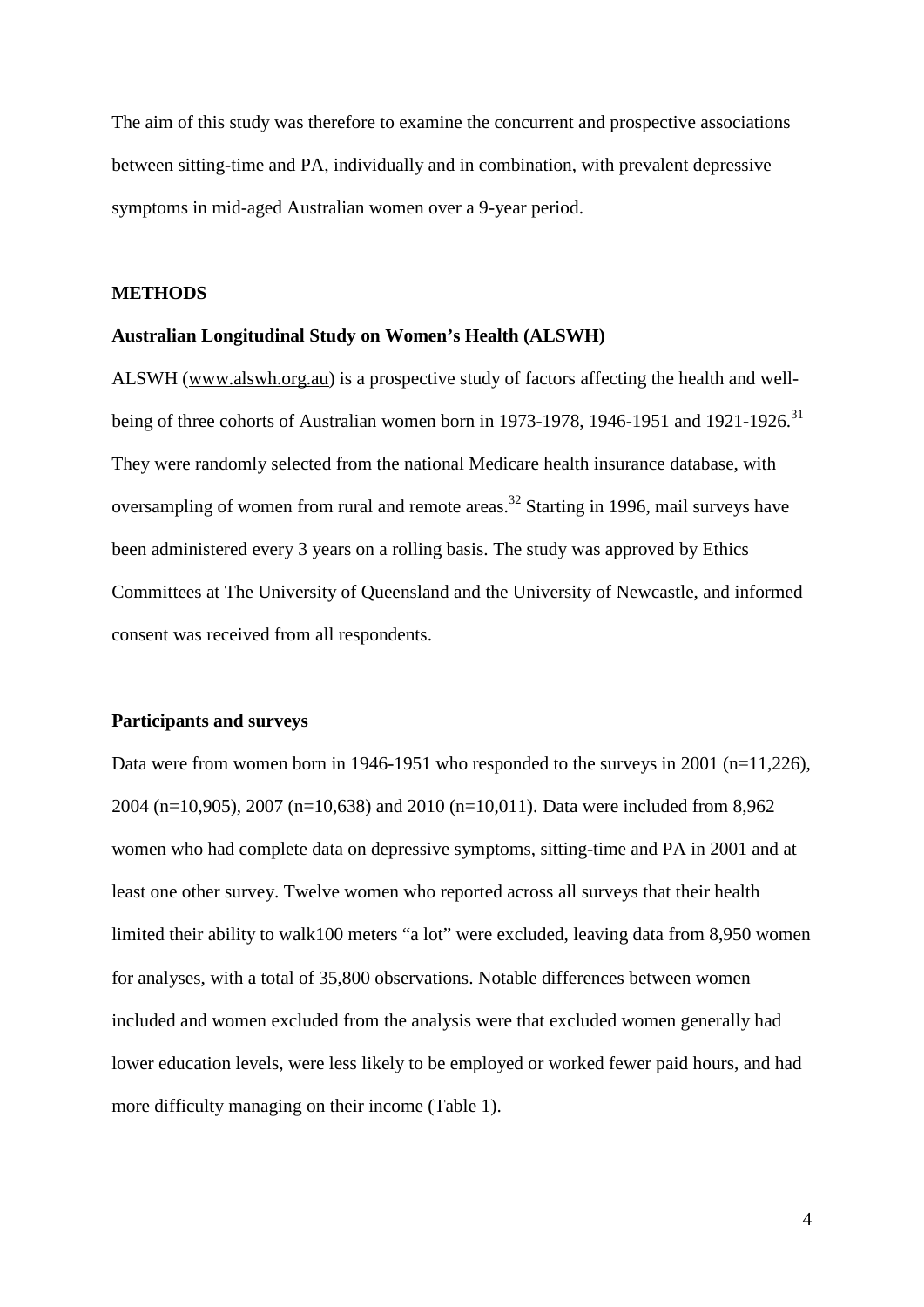#### **Measures**

Depressive symptoms were assessed with the 10-item version of the Center for Epidemiological Studies Depression questionnaire (CES-D  $10$ ).<sup>33</sup> Respondents rated the extent to which they experienced cognitive, affective and behavioral symptoms in the last week (e.g., guilt, worthlessness, helplessness, psychomotor retardation, loss of appetite, sleep difficulties), using a 4-point ordinal scale ranging from *rarely or none of the time* (no points) to *most or all of the time* (3 points). Scale scores range from 0-30 points, with a score of  $\geq$ 10 indicative of mild-moderate levels of depressive symptoms.<sup>33</sup> For this study, scores were dichotomized as 'depressive symptoms' (score  $\geq$ 10) or 'no depressive symptoms' (score <10). The one to four week (average 22 days) test-retest reliability of the CES-D10 is satisfactory  $(r = .71)$ , as is convergent validity with health status scores  $(r = .37)$  and positive affect  $(r = .63)$ .<sup>33</sup> Furthermore, the CES-D10 has good predictive accuracy compared with the 20-item version (kappa = .97),<sup>33</sup> which has good concurrent validity with a range of selfreport and clinical criteria.<sup>34</sup>

Sitting-time was assessed by the following questions: *How many hours each day do you typically spend sitting down while doing things like visiting friends, driving, reading, watching television or working at a desk or computer on a usual a) weekday; b) weekend day*?. This item is similar to the one used in the International PA Questionnaire, which, in women, has good test–retest reliability with Spearman correlations of 0.77 and 0.85 for weekday and weekend-day sitting-time, respectively.<sup>35</sup> Details about the management of sittingtime data have been reported elsewhere.<sup>36;37</sup> Mean sitting-time (hours/day) was calculated as [(weekday sitting  $x 5$ ) + (weekend day sitting  $x 2$ )]/7, and categorized using tertiles (rounded to whole hours) of  $\leq$ 4 hrs/day, >4-7 hrs/day or >7 hrs/day.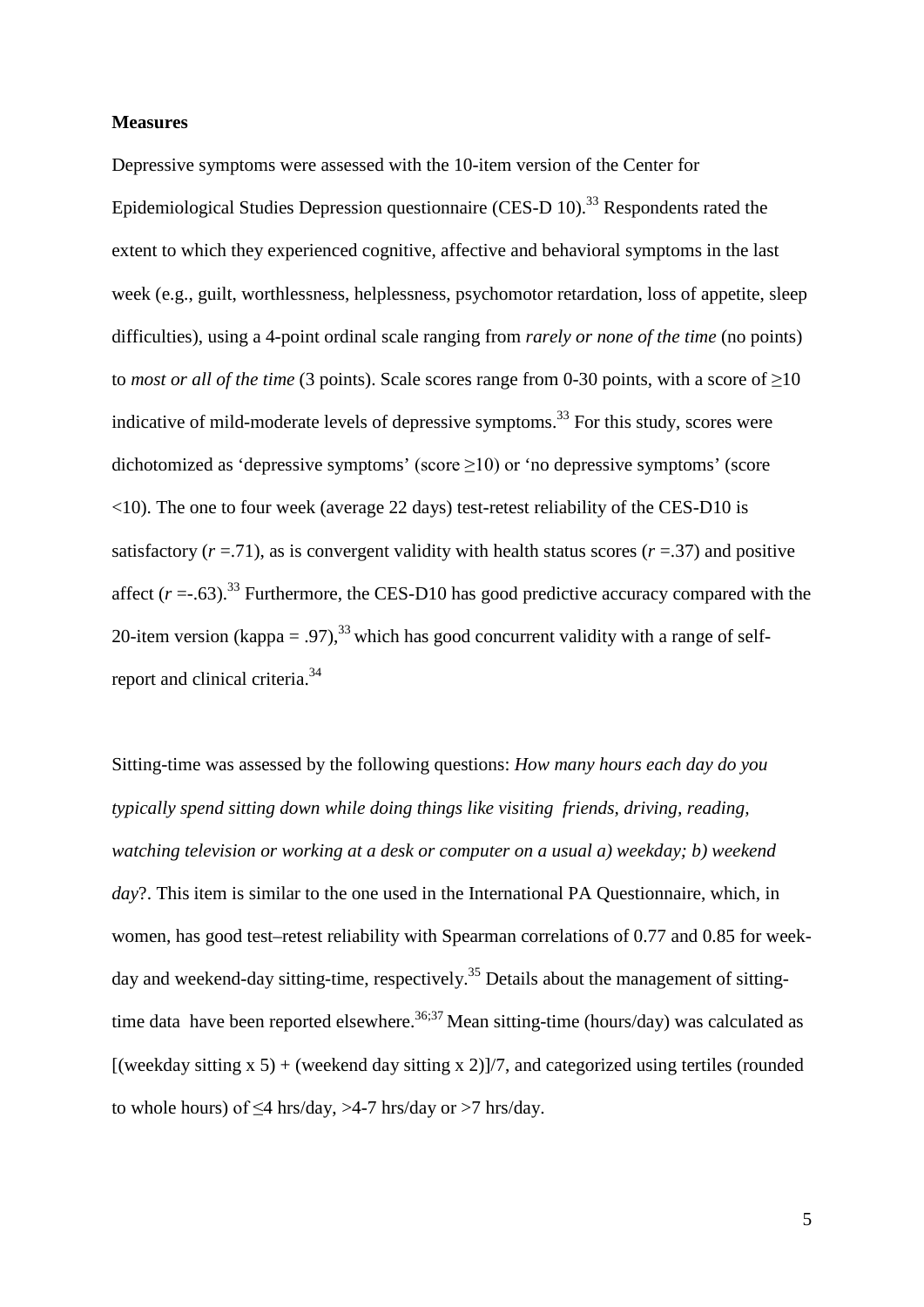Items to assess PA were adapted from the Active Australia questionnaire.<sup>38</sup> These items assess the duration of time spent in the previous week walking briskly, in moderate-intensity leisure-time PA and in vigorous-intensity leisure-time PA. The questionnaire has acceptable test–retest reliability (PA minutes/week: Spearman's rho=0.64) and acceptable validity (correlation pedometer steps and total PA, r=0.43; correlation accelerometer counts and PA $>$ 3 metabolic equivalents, r=0.52) in mid-aged women.<sup>39</sup> A PA score was calculated as the sum of the products of time in each of the three activities and a metabolic equivalent value (MET)<sup>40</sup> assigned to each activity: (walking minutes\*3.0 METs) + (moderate PA\*4.0  $METs) + (vigorous PA*7.5 METs)$ . The PA score was then categorized as no PA (<40) MET.minutes), some PA (40-600 MET.minutes), or meeting PA guidelines (>600 MET.minutes). The category 'meeting guidelines' is comparable with recommendations to do at least 150 minutes of moderate-intensity PA per week.<sup>4</sup>

For the composite sitting-time and PA variable, the three levels of sitting-time and the three levels of PA were combined to provide nine categories (Tables 2, 3, 4). Covariates were identified from relevant previous studies,  $1^{2,26;29;30;41}$  and included socio-demographic variables, health-related variables, health behaviors and social variables, as shown in Table 1.

#### **Analyses**

Analyses were conducted in 2011 using STATA (Stata Corporation, Release 10.1, College Station, TX), with statistical significance set at  $p \le 0.05$ . Concurrent and prospective associations between sitting-time and PA with depressive symptoms were examined in concurrent and lagged mixed effect logistic models (Stata function xtlogit) with random intercepts for respondents. Concurrent (i.e. sequential cross-sectional) models were used to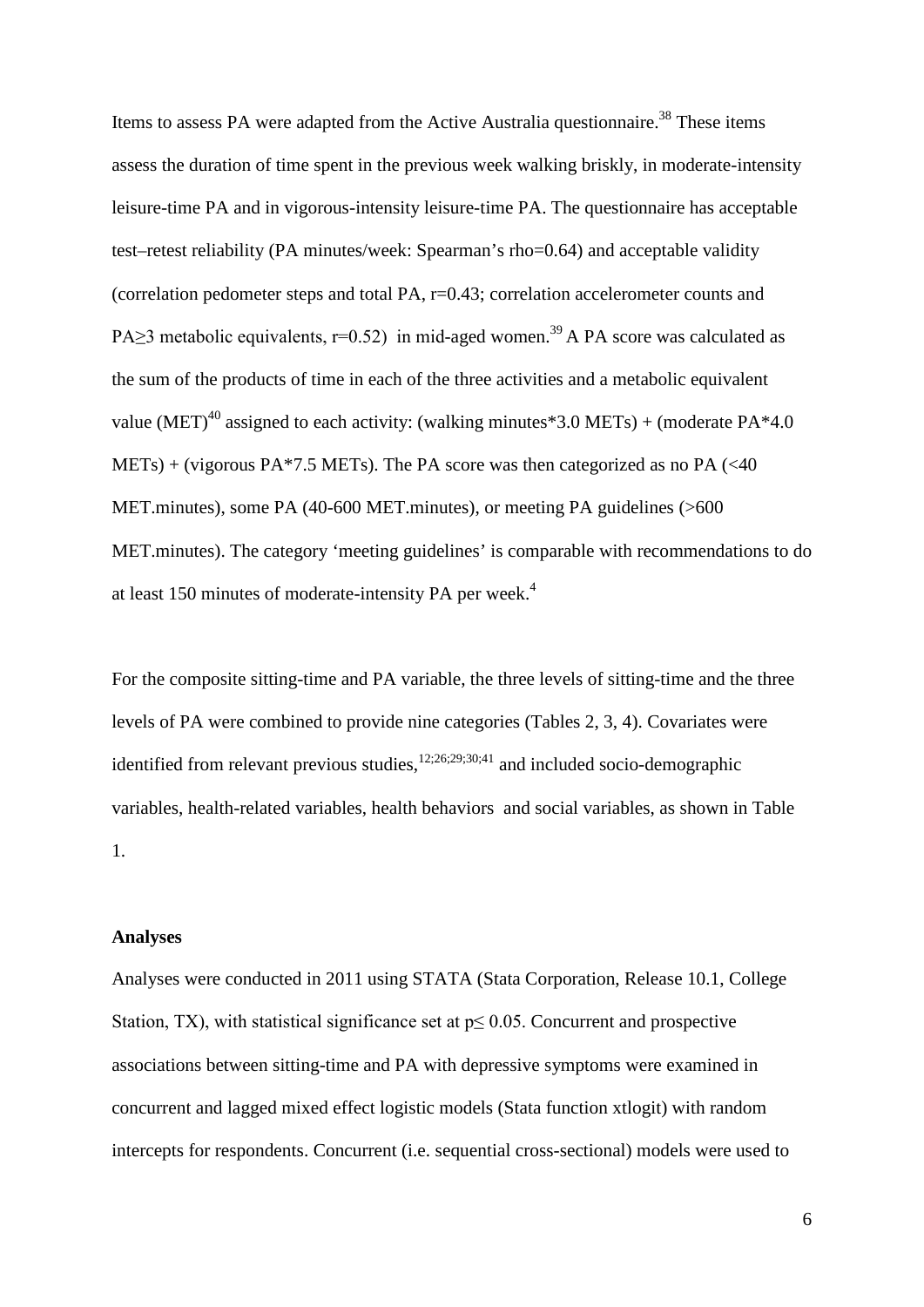examine associations between sitting-time and PA with depressive symptoms at four survey points (2001, 2004, 2007 and 2010). These models do have a longitudinal element, as they take into account that repeated observations from the same person are not independent of each other, and the overall estimates take within-subject correlations into account. Lagged models were used to examine prospective associations between sitting-time and PA in 2001, 2004, and 2007 with depressive symptoms in 2004, 2007, and 2010 respectively. Thus, sitting-time and PA preceded depressive symptoms by 3 years in the lagged models. Furthermore, to examine potential reverse causation, lagged mixed effect ordered logit models (Stata user written function GLLAMM) were used to examine the associations between depressive symptoms in 2001, 2004 and 2007 with sitting-time and PA in 2004, 2007 and 2010, respectively.

Associations were examined in unadjusted and adjusted main effects models, including both sitting-time and PA variables, and interaction models including the composite variable. The variables in the unadjusted models included sitting-time and PA, survey time period, and area of residence. CES-D10 status (symptoms/no symptoms) at baseline in 2001 was also included as a confounder in lagged unadjusted models. The adjusted models also included all covariates (Table 1). Reverse causation models examining the association between depression status and future sitting-time and PA included sitting-time and PA in 2001 as covariates and were adjusted for the same covariates as the main effects and interaction models.

## **RESULTS**

Characteristics of the analysis sample are presented in Table 1. In 2001, when the women were aged 50-55 years, one in five (20.8%) had depressive symptoms; this proportion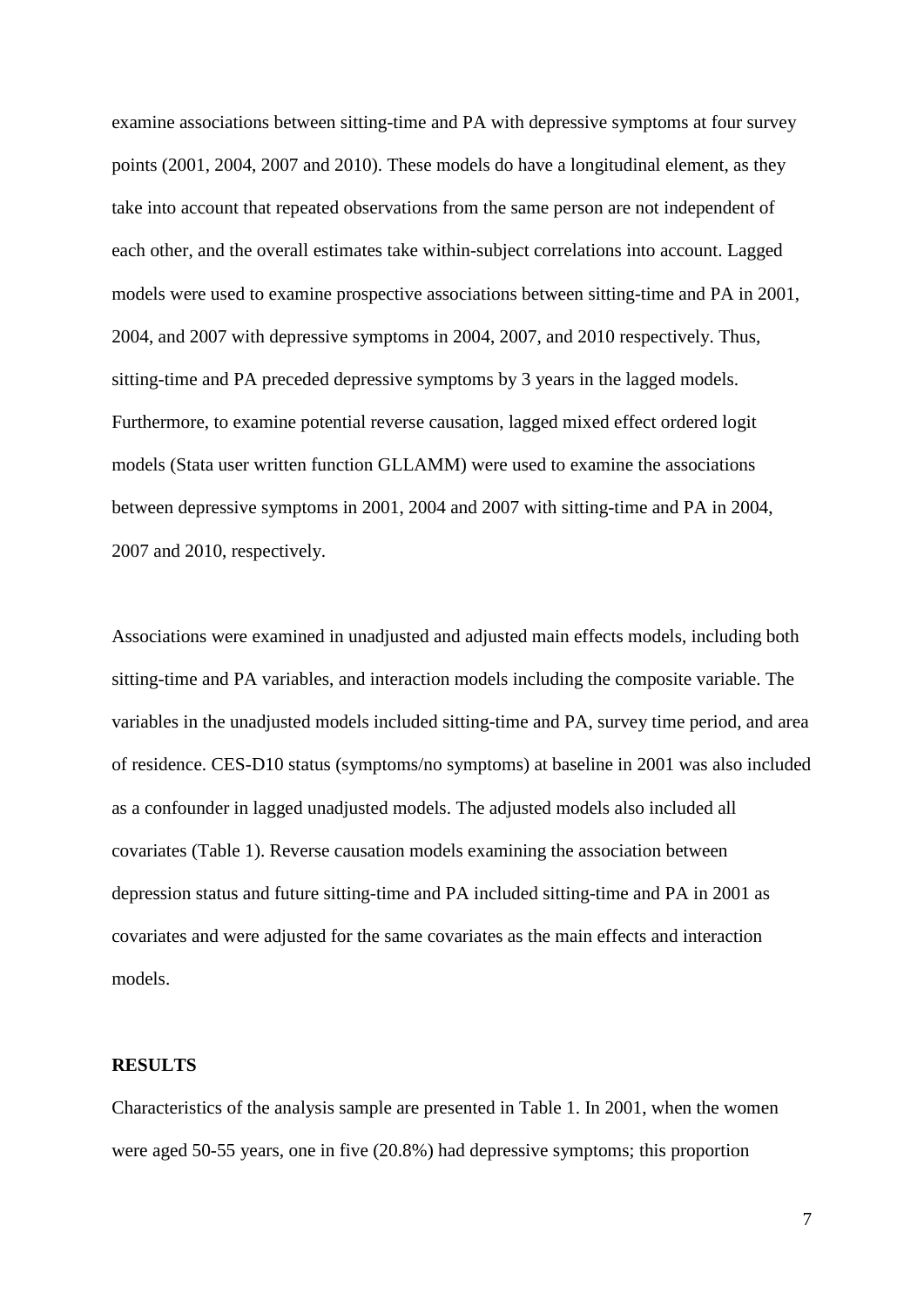decreased slightly over time (Table 2). Overall, 63.0% of the women did not have depressive symptoms at any time point and 5.1% reported symptoms at each of the four time points, or at one (17.3%), two (8.9%) or three time points (5.6%). Sitting-time and PA levels increased over time, with higher proportions of women sitting >4 hrs/day and meeting PA guidelines at the later surveys (Table 2). 8.5% of the women sat  $\leq$ 4 hrs/day, and 24.0% met PA guidelines at all four time-points.

In concurrent main effects modeling, using data from four time points over nine years, sitting-time and PA were each significantly associated with depressive symptoms (Table 3). Women who sat >4-7 hrs/day or >7 hrs/day were up to 1.5 times more likely to have depressive symptoms than women who sat  $\leq$ 4 hrs/day (OR 1.17, 95%CI 1.05-1.32 and OR 1.47, 95%CI 1.29-1.67, respectively). Current depressive symptoms were also more likely for women who did some PA (OR 1.24, 95%CI 1.12-1.38) and twice as likely for those who did no PA (OR 1.99, 95% CI 1.75-2.27) compared with those who met PA guidelines. In concurrent interaction modeling, there was a gradual increase in risk of depressive symptoms with higher levels of sitting-time and lower levels of PA, up to a tripled risk in women who sat >7 hrs/day *and* did no PA (OR 2.96, 95%CI 2.37-3.69, Table 3).

In prospective (time-lagged) main effects and interaction models, once again using data from four time points over nine years, PA was associated with future depressive symptoms, but sitting-time was not (Table 4). In main effects models, women who did no PA were more likely to have future depressive symptoms than women who met PA guidelines (OR 1.26, 95%CI 1.08-1.47). In interaction models, women who did no PA, regardless of their sittingtime, had a significantly increased risk of future depressive symptoms compared with women who sat ≤4 hrs/day and met PA guidelines (Table 4).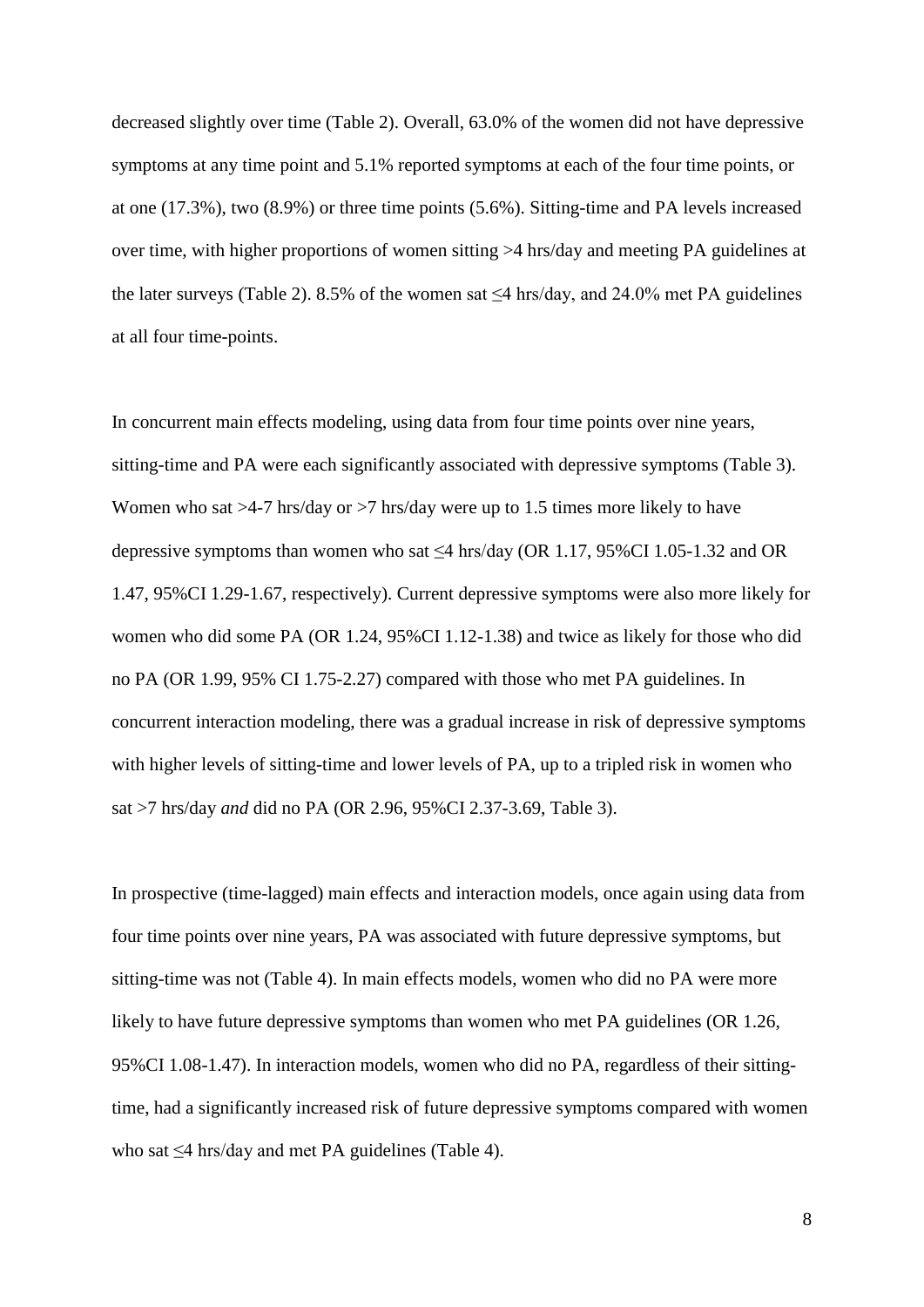Depressive symptoms were associated with future sitting-time and PA in simple prospective models (Table 5), but only the association with PA remained significant in adjusted models. Compared with women without depressive symptoms, women with depressive symptoms were less likely to increase their PA from none to some, or from some to meeting guidelines (OR 0.80, 95%CI 0.72-0.88).

## **DISCUSSION**

This study examined associations between sitting-time and PA, separately and in combination, with current and future depressive symptoms over 9 years, in Australian women aged 50 to 55 years in 2001. Higher sitting-time and lower PA were associated with increased risk of current symptoms, with the combination of high sitting-time *and* no PA being associated with a tripled risk. Sitting-time was not associated with future depressive symptoms. Doing no PA, regardless of the amount of sitting-time, was associated with increased risk of future symptoms.

These results are consistent with other cross-sectional studies demonstrating that PA is inversely associated with risk of depression<sup>23</sup> and that high sitting-time is associated with poor mental health.<sup>24-28</sup> The current study adds that the link between sedentary behavior and depressive symptoms is not limited to younger,  $^{26}$  older<sup>24;25</sup> or overweight population groups<sup>27;28</sup> or to sedentary behavior associated with screen time only.<sup>25-27</sup> This study extends previous cross-sectional work by considering the combined effects of sitting-time and PA, and is consistent with other research demonstrating that combinations of high sedentary behavior (screen-time) and no PA are associated with the lowest health related quality of life in adults. 42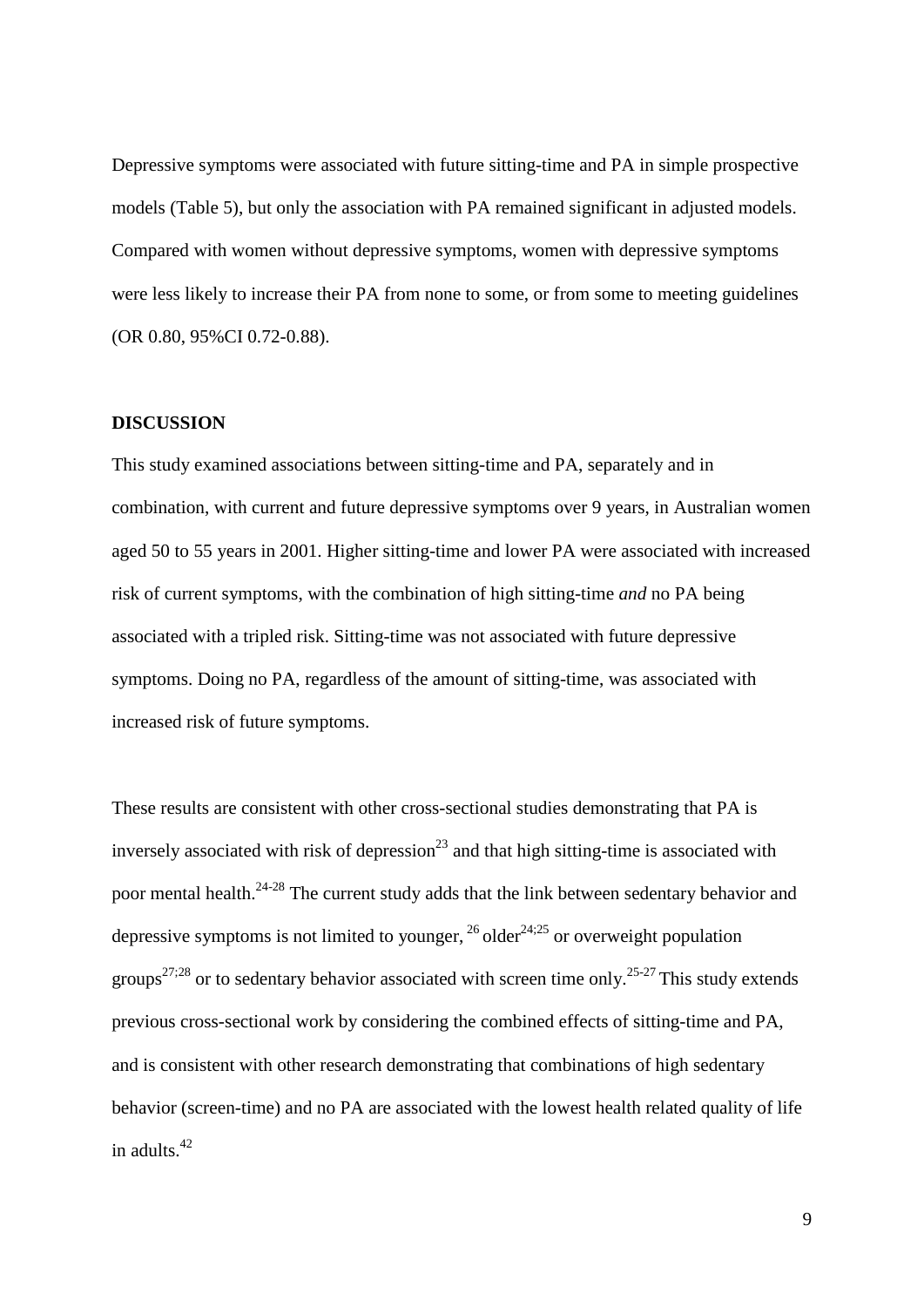The inverse association between PA and future depressive symptoms is consistent with other prospective studies.<sup>43-45</sup> In contrast to the current study however, three previous prospective studies have shown significant positive associations between sedentary behavior and depression.<sup>29;30;46</sup> In the US Nurses' Health Study, there was an increased risk of depression over 10 years among women aged 63+ years who watched TV >21 hrs/week compared with those who watched  $TV < 1$  hour/week.<sup>29</sup> Spanish university graduates (mean age 42 years), who spent >42 hrs/week watching television and using a computer were more likely to develop a mental disorder over 6 years than those who did this for  $\langle 10.5 \text{ hrs/week.} \rangle^{30}$  A Swedish study of adults aged 18-25 years found a positive association between computer and internet time with depressive symptoms over 1 year.<sup>46</sup>

The differences between these previous findings and the current study may be explained in part by the diversity of sedentary behavior and depression measures. Previous studies have typically assessed sedentary behavior as time spent watching television and/or using a computer,<sup>29;30;46</sup> whereas the current study used a more comprehensive measure. Some results suggest that the association between sedentary behavior and mental health may differ by domain (e.g. leisure, transport, or work) $^{47}$  in the same way that associations between PA and depression can differ by domain.<sup>48;49</sup> The measure of depression could also affect the association, with studies using as measures self-completed screening tools,  $46$  use of prescribed antidepressants,  $29$  measures of depression only,  $29$  or measures that combine depression, anxiety and stress.<sup>30</sup> As a result, participants classified as 'depressed' can vary widely among studies. The length of follow up and the different categorizations of sedentary behavior could further explain the different findings.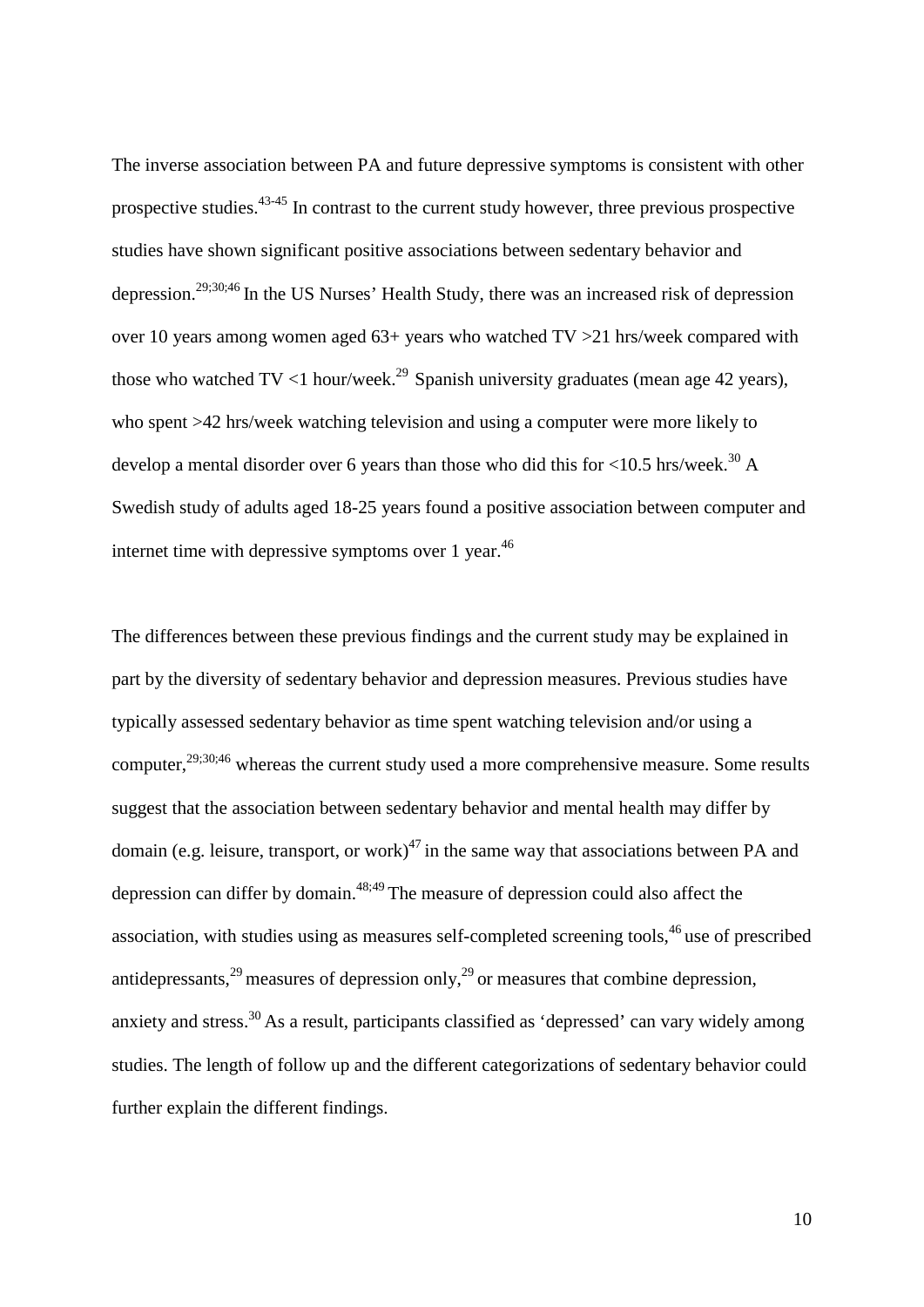There are several potential explanations for why sitting-time was cross-sectionally associated with depressive symptoms, but not prospectively. One explanation could be that sitting-time is not associated with future depression. Other potential explanations are that a prospective relationship may be evident only over a shorter time frame than the three year time lag used in this study, or that the strength of the association varies over time as a result of the episodic nature of depression, making it difficult to establish causality. Reverse causation could also explain the findings. As anhedonia, psychomotor retardation, fatigue, and loss of energy are common depressive symptoms, depression could precipitate sedentary behavior.<sup>41</sup> However, although significant in unadjusted analyses, depressive symptoms were not associated with future sitting-time after adjusting the analyses. In contrast, women with depressive symptoms were significantly less likely to increase their PA over time, indicating a bi-directional relationship between PA and depressive symptoms. This is consistent with previous findings that depression leads to a less active lifestyle.<sup>50;51</sup>

Prospective analyses of the *combination* of sitting-time and PA indicated that women who reported no PA, and any amount of sitting-time, had an increased risk of future depressive symptoms. Only one other study has examined the combined effects of sedentary time and PA with future depression. In their study of Spanish University graduates, Sanchez et al. observed a 25% lower risk of mental disorders after 6 years among those with high PA and low sedentary time compared with those with low PA and high sedentary time.<sup>30</sup> As in the current study, the decreased risk associated with higher PA levels was irrespective of sedentary time.

Potential physiological mechanisms underpinning the inverse association between PA and depression include changes in endorphins, core body temperature, central serotonergic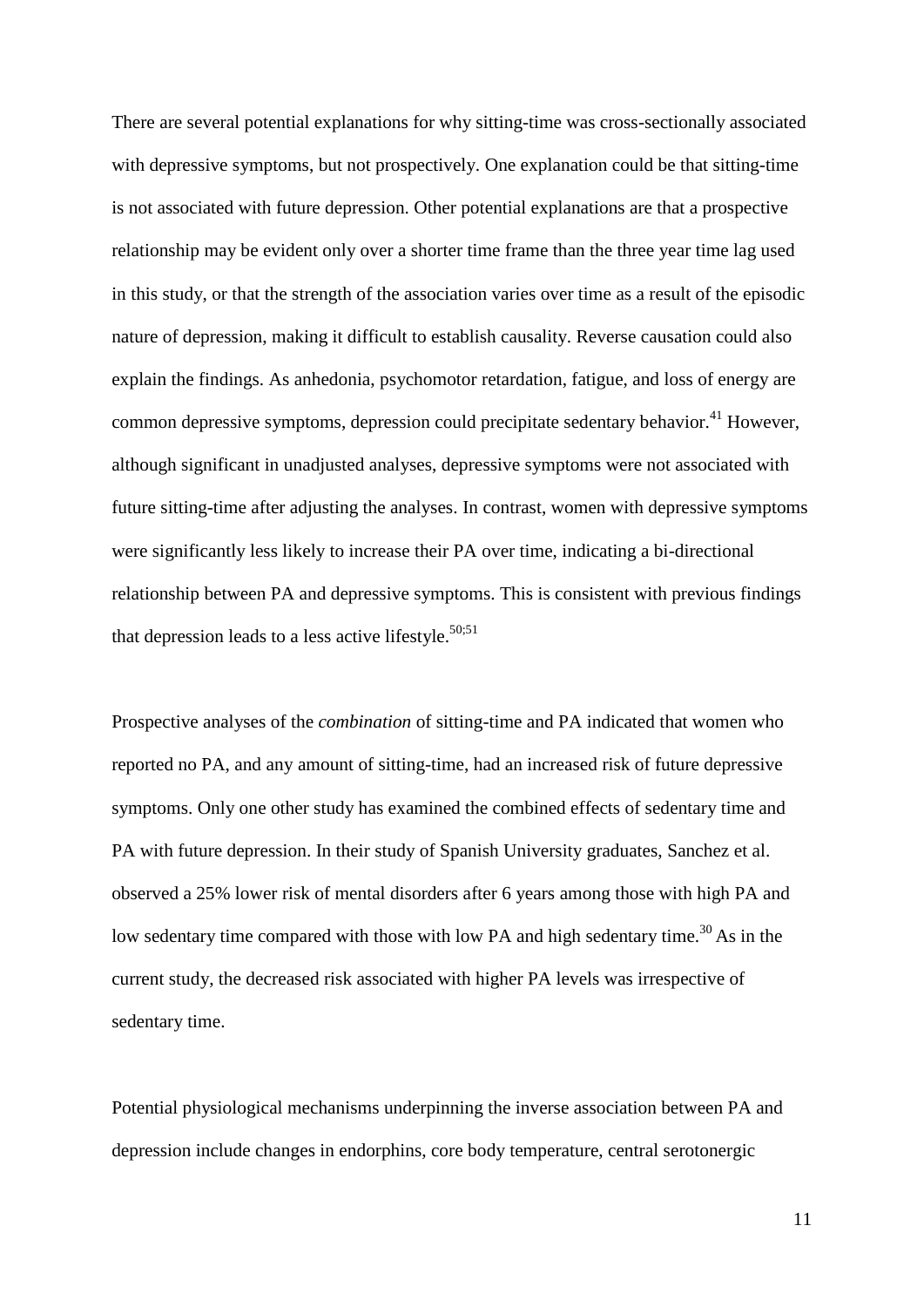systems, availability of neurotransmitters, and blood flow to brain regions involved in emotional regulation, as well as disruption of the hypothalamic-pituitary-adrenocortical axis that regulates endocrine response to stress, and improved sleep.<sup>43;52-55</sup> Psychosocial mechanisms include distraction, enhanced feelings of control and mastery, improved selfesteem and physical worth, behavioral activation, and social interactions.<sup>43;52-55</sup> Much less work has examined the mechanisms that underpin relationships between sedentary behavior and depression, although they may be similar to those proposed for PA. Behavioral theory posits that insufficient environmental reinforcement contributes to depression. A key component of treatment is therefore to reduce behavioral inactivity (e.g. sedentary behavior) so as to increase opportunities for reinforcement, for example via mastery and pleasurable experiences.<sup>56</sup> This also enables the person to develop an understanding between actions and emotions, so that they can identify what actions increase or relieve symptoms. Empirical evidence indicates that behavioral activation is an effective treatment for depression.

Strengths of the current study include a large population-based sample, 9-year follow up and the inclusion of measures of sedentary behavior and PA at multiple time-points. Limitations are that sedentary behavior and PA were assessed using self-report measures, and that detailed information about the domains of sedentary behavior was not available. While selfreport measures are appropriate for large scale surveillance,<sup>57</sup> the strength of the associations may have been underestimated, as recall of unstructured behaviors like sitting-time can be difficult. Although ALSWH participants were representative of mid-aged Australian women in 1996, $32$  women with lower socioeconomic status and worse health were more likely to drop out from the study,<sup>58</sup> which may affect the generalizability of results.

# **Conclusion**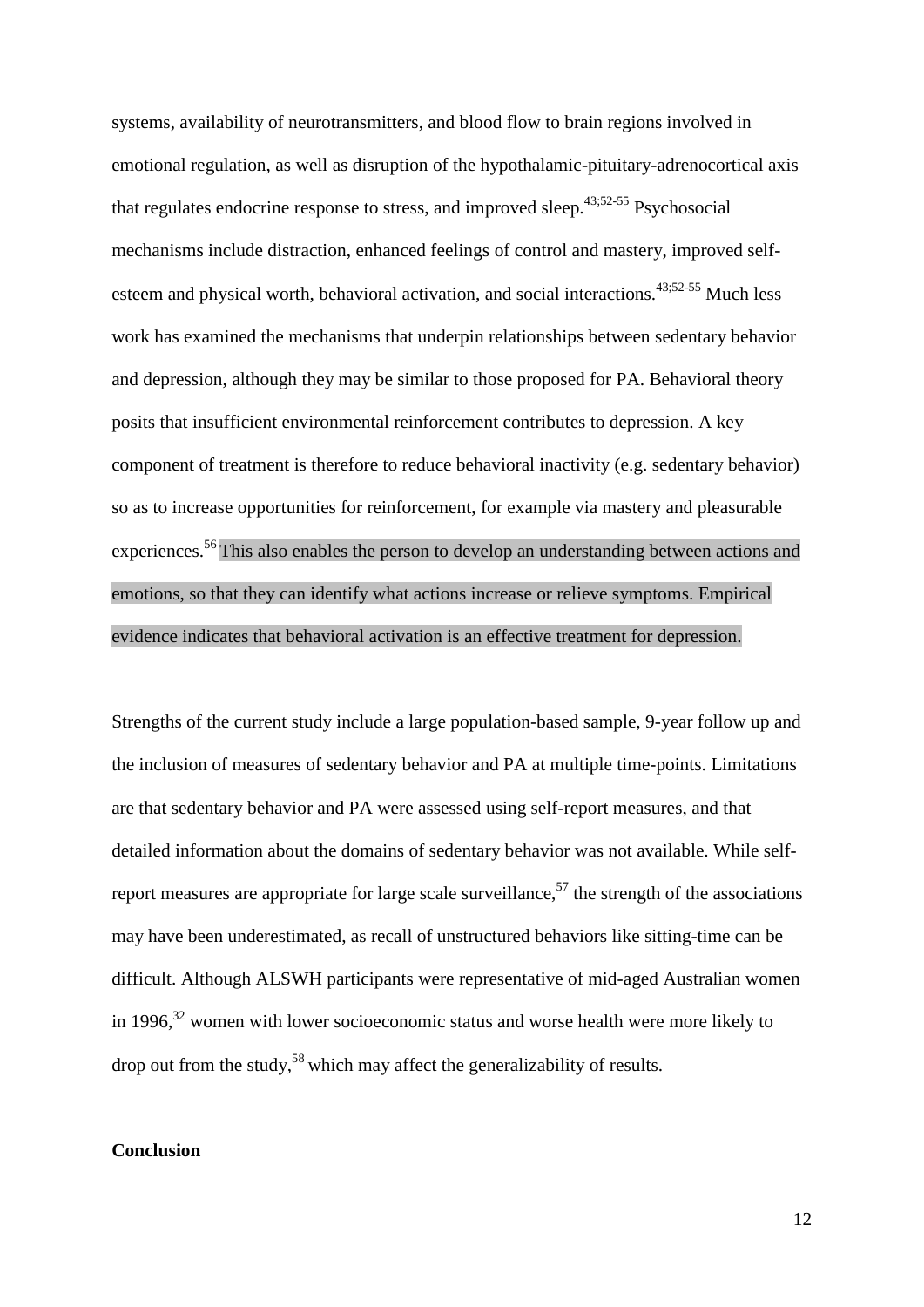Both high sitting-time and low PA were associated with increased risk of current depressive symptoms, and in combination, the risk further increased. However, only lack of PA was associated with increased risk of future depressive symptoms, irrespective of sitting-time. Women with depressive symptoms were less likely to increase PA levels over time, suggesting a vicious circle whereby inactive women are more likely to become depressed and those who are depressed are less likely to increase PA.

Based on these findings, lifestyle interventions for depression in mid-aged women should include strategies to increase PA, to a level commensurate with meeting PA guidelines, to both alleviate current depressive symptoms and prevent future symptoms. There may be some justification for strategies to reduce sitting-time to alleviate current symptoms. More prospective and intervention studies are needed to clarify these associations, and their direction. Furthermore, future studies should clarify the role of domain specific sitting-time.

## **Acknowledgements**

The Australian Longitudinal Study on Women's Health (ALSWH), which was conceived and developed by groups of interdisciplinary researchers at the Universities of Newcastle and Queensland, is funded by the Australian Government Department of Health and Ageing. The funding sources had no involvement in the research presented in this paper.

Dr. van Uffelen, Dr Burton, Ms van Gellecum and Dr Peeters were supported by a NHMRC program grant (Owen, Bauman and Brown; #569940) at The University of Queensland, School of Human Movement Studies.

13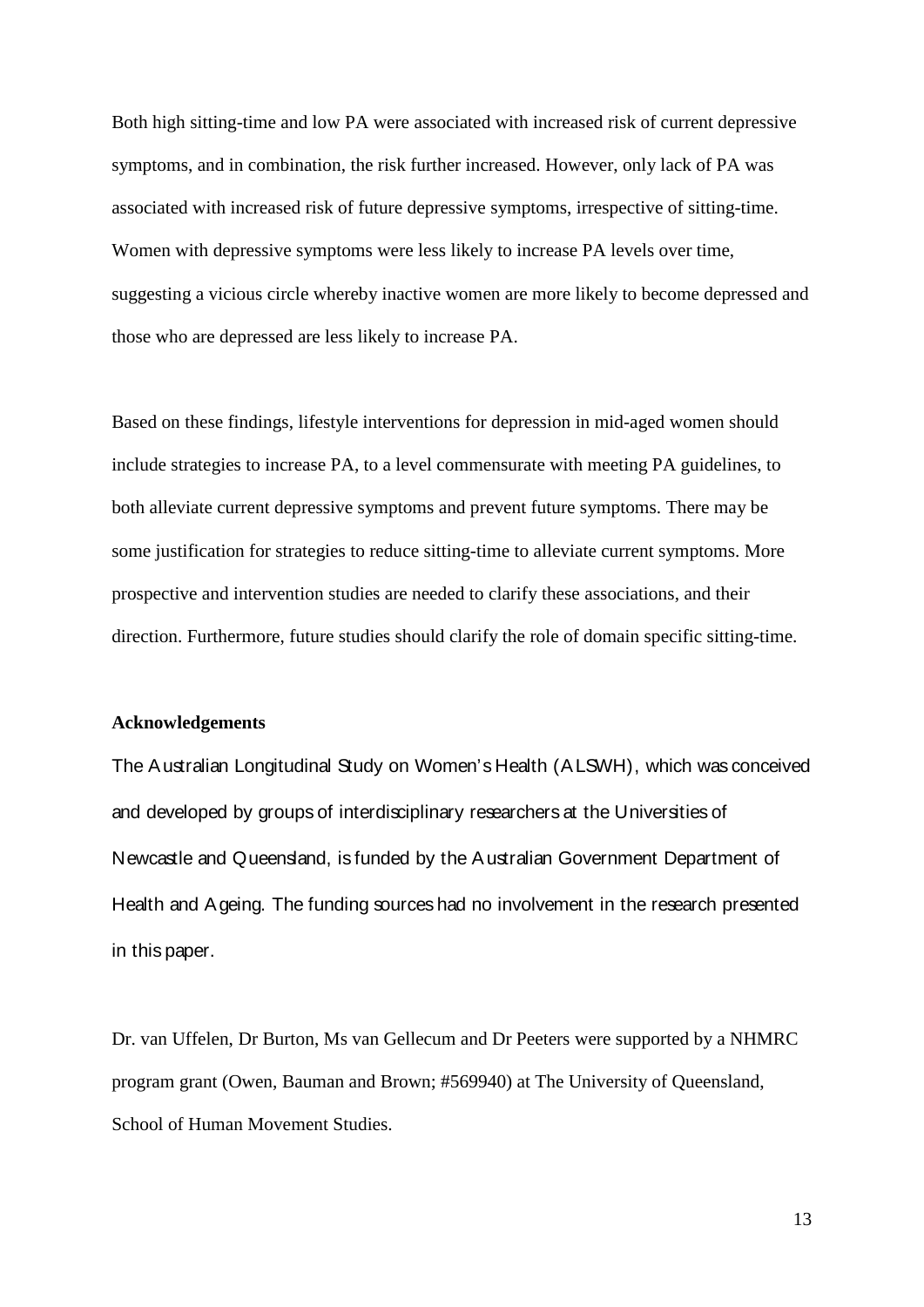#### Reference List

- (1) Bromet E, Andrade LH, Hwang I, et al. Cross-national epidemiology of DSM-IV major depressive episode. BMC Med 2011; 9:90.
- (2) Murray CJ, Vos T, Lozano R, et al. Disability-adjusted life years (DALYs) for 291 diseases and injuries in 21 regions, 1990-2010: a systematic analysis for the Global Burden of Disease Study 2010. Lancet 2013; 380(9859):2197-2223.
- (3) Mathers CD, Loncar D. Projections of global mortality and burden of disease from 2002 to 2030. PLoS Med 2006; 3(11):e442.
- (4) Haskell WL, Lee IM, Pate RR, et al. Physical activity and public health: updated recommendation for adults from the American College of Sports Medicine and the American Heart Association. Med Sci Sports Exerc 2007; 39(8):1423-1434.
- (5) Dunn AL, Trivedi MH, Kampert JB, Clark CG, Chambliss HO. Exercise treatment for depression: efficacy and dose response. Am J Prev Med 2005; 28(1):1-8.
- (6) van Gool CH, Kempen GI, Bosma H, van Boxtel MP, Jolles J, van Eijk JT. Associations between lifestyle and depressed mood: longitudinal results from the Maastricht Aging Study. Am J Public Health 2007; 97(5):887-894.
- (7) Bots S, Tijhuis M, Giampaoli S, Kromhout D, Nissinen A. Lifestyle- and diet-related factors in late-life depression--a 5-year follow-up of elderly European men: the FINE study. Int J Geriatr Psychiatry 2008; 23(5):478-484.
- (8) Jonsdottir IH, Rodjer L, Hadzibajramovic E, Borjesson M, Ahlborg G, Jr. A prospective study of leisure-time physical activity and mental health in Swedish health care workers and social insurance officers. Prev Med 2010; 51(5):373-377.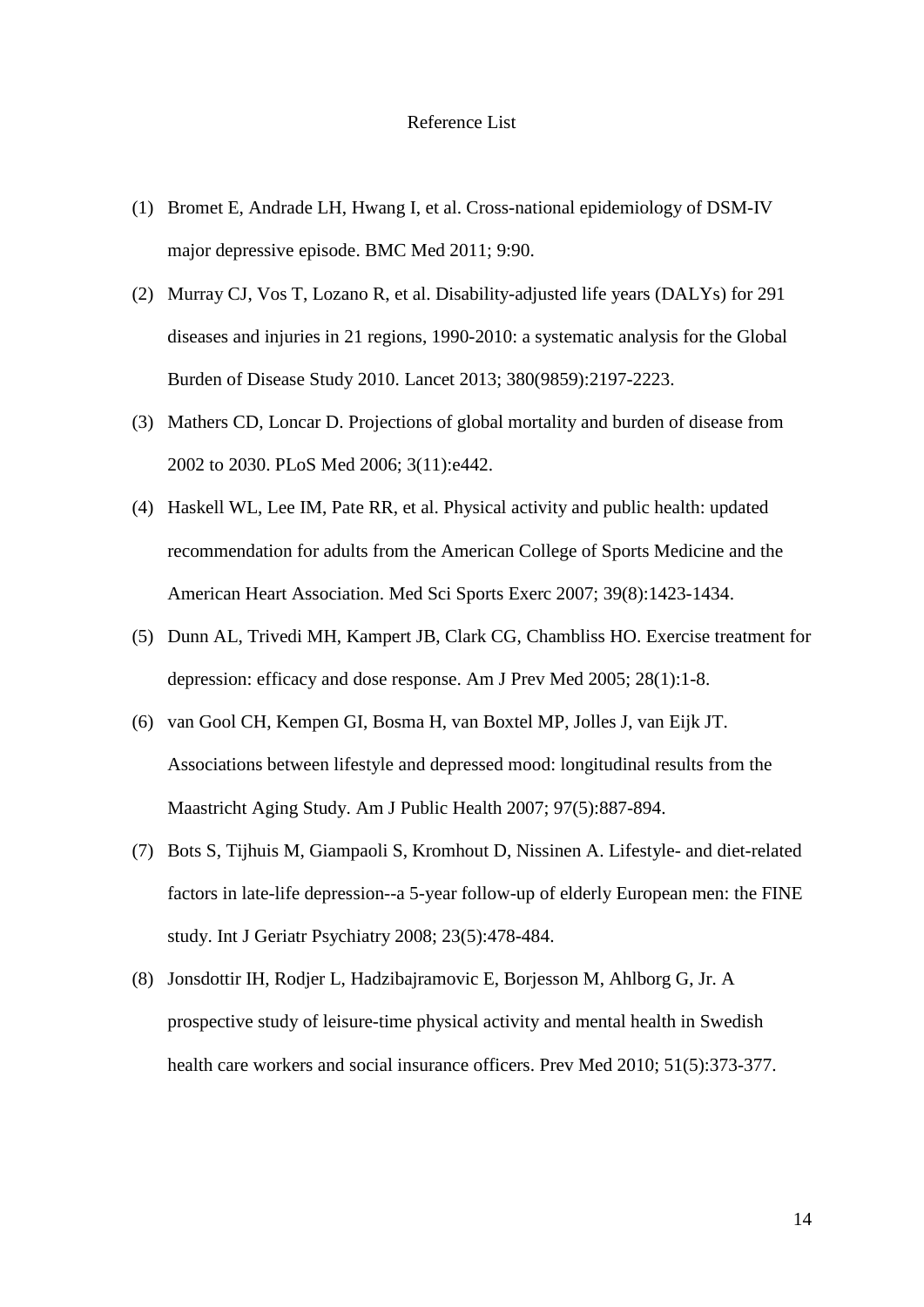- (9) Bernaards CM, Jans MP, van den Heuvel SG, Hendriksen IJ, Houtman IL, Bongers PM. Can strenuous leisure time physical activity prevent psychological complaints in a working population? Occup Environ Med 2006; 63(1):10-16.
- (10) Brown WJ, Ford JH, Burton NW, Marshall AL, Dobson AJ. Prospective study of physical activity and depressive symptoms in middle-aged women. Am J Prev Med 2005; 29(4):265-272.
- (11) Mikkelsen SS, Tolstrup JS, Flachs EM, Mortensen EL, Schnohr P, Flensborg-Madsen T. A cohort study of leisure time physical activity and depression. Prev Med 2010; 51(6):471-475.
- (12) Heesch KC, Burton NW, Brown WJ. Concurrent and prospective associations between physical activity, walking and mental health in older women. J Epidemiol Community Health 2011; 65(9):807-813.
- (13) Pasco JA, Williams LJ, Jacka FN, et al. Habitual physical activity and the risk for depressive and anxiety disorders among older men and women. Int Psychogeriatr 2011; 23(2):292-298.
- (14) Ku PW, Fox KR, Chen LJ, Chou P. Physical activity and depressive symptoms in older adults: 11-year follow-up. Am J Prev Med 2012; 42(4):355-362.
- (15) Pate RR, O'Neill JR, Lobelo F. The evolving definition of "sedentary". Exerc Sport Sci Rev 2008; 36(4):173-178.
- (16) Sedentary Behaviour Research Network. Letter to the editor: standardized use of the terms "sedentary" and "sedentary behaviours". Appl Physiol Nutr Metab 2012; 37(3):540-542.
- (17) Healy GN, Clark BK, Winkler EAH, Gardiner PA, Brown WJ, Matthews CE. Measurement of Adults' Sedentary Time in Population-Based Studies. Am J Prev Med 2011; 41(2):216-227.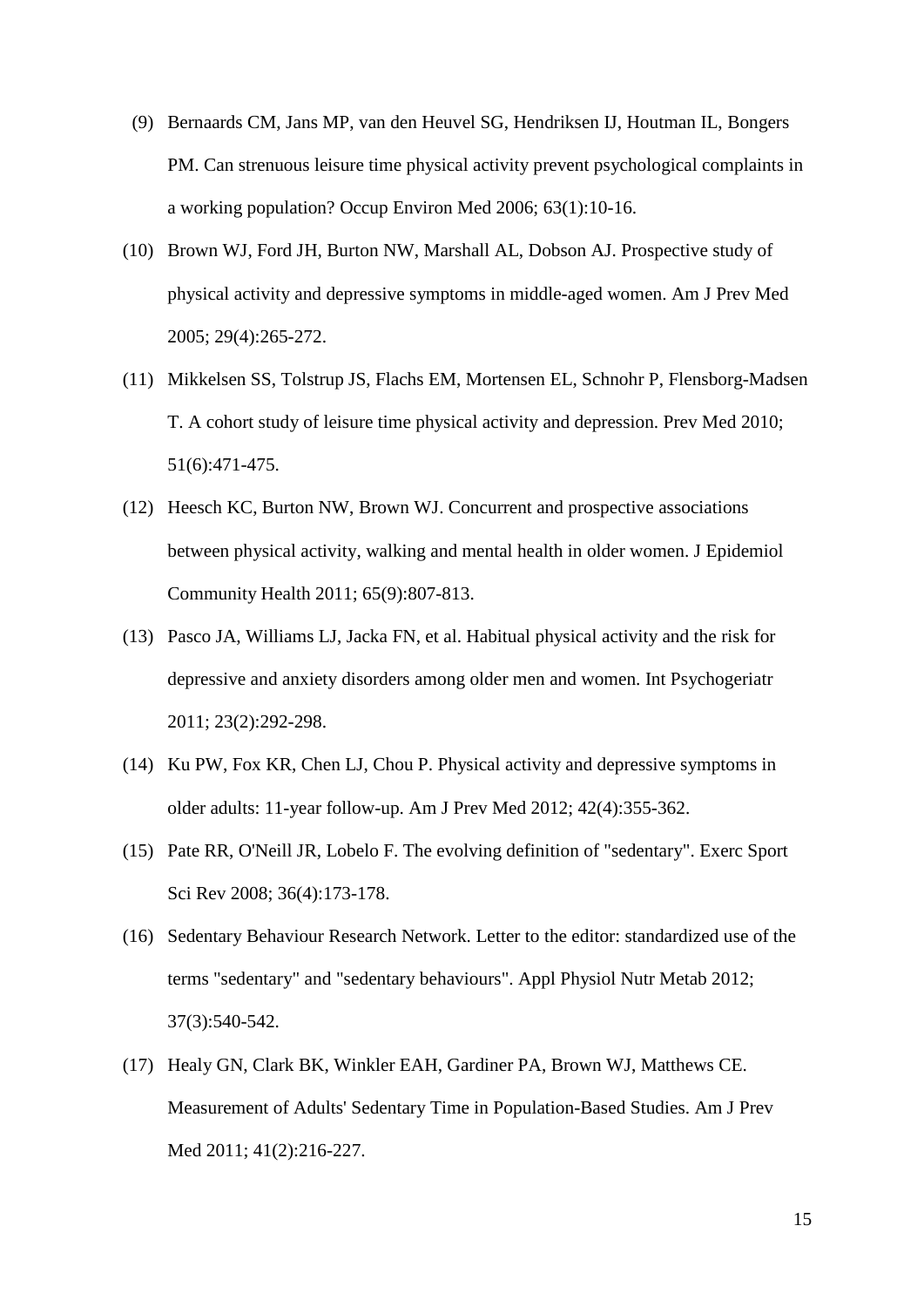- (18) Hamilton MT, Healy G, Dunstan D, Zderic T, Owen N. Too little exercise and too much sitting: Inactivity physiology and the need for new recommendations on sedentary behavior. Curr Cardiovasc Risk Rep 2008; 2(4):292-298.
- (19) Owen N, Healy GN, Matthews CE, Dunstan DW. Too much sitting: the population health science of sedentary behavior. Exerc Sport Sci Rev 2010; 38(3):105-113.
- (20) Tremblay MS, Colley RC, Saunders TJ, Healy GN, Owen N. Physiological and health implications of a sedentary lifestyle. Appl Physiol Nutr Metab 2010; 35(6):725-740.
- (21) van der Ploeg HP, Chey T, Korda RJ, Banks E, Bauman A. Sitting time and all-cause mortality risk in 222 497 Australian adults. Arch Intern Med 2012; 172(6):494-500.
- (22) Katzmarzyk PT, Lee IM. Sedentary behaviour and life expectancy in the USA: a cause-deleted life table analysis. BMJ Open 2012; 2(4).
- (23) Teychenne M, Ball K, Salmon J. Sedentary behavior and depression among adults: a review. Int J Behav Med 2010; 17(4):246-254.
- (24) Ku PW, Fox KR, Chen LJ, Chou P. Physical activity, sedentary time and subjective well-being in Taiwanese older adults. Internat J Sport Psychol 2011; 42(3):245-262.
- (25) Hamer M, Stamatakis E, Mishra GD. Television- and screen-based activity and mental well-being in adults. Am J Prev Med 2010; 38(4):375-380.
- (26) Teychenne M, Ball K, Salmon J. Physical activity, sedentary behavior and depression among disadvantaged women. Health Educ Res 2010; 25(4):632-644.
- (27) Breland JY, Fox AM, Horowitz CR. Screen time, physical activity and depression risk in minority women. Ment Health Phys Act 2012; 2012:710427.
- (28) Vallance JK, Winkler EA, Gardiner PA, Healy GN, Lynch BM, Owen N. Associations of objectively-assessed physical activity and sedentary time with depression: NHANES (2005-2006). Prev Med 2011; 53(4-5):284-288.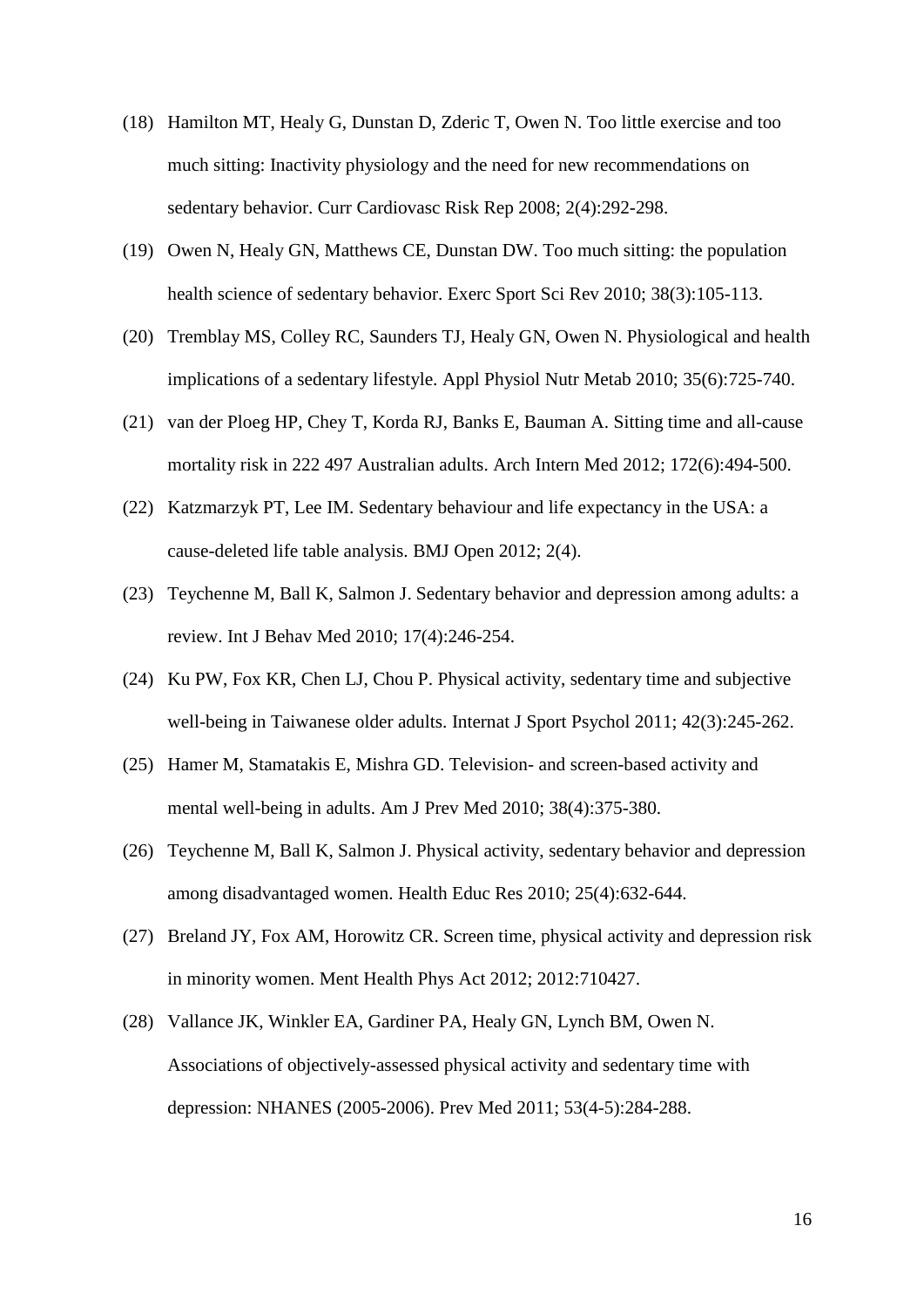- (29) Lucas M, Mekary R, Pan A, et al. Relation between clinical depression risk and physical activity and time spent watching television in older women: a 10-year prospective follow-up study. Am J Epidemiol 2011; 174(9):1017-1027.
- (30) Sanchez-Villegas A, Ara I, Guillen-Grima F, Bes-Rastrollo M, Varo-Cenarruzabeitia JJ, Martinez-Gonzalez MA. Physical activity, sedentary index, and mental disorders in the SUN cohort study. Med Sci Sports Exerc 2008; 40(5):827-834.
- (31) Lee C, Dobson AJ, Brown WJ, et al. Cohort Profile: the Australian Longitudinal Study on Women's Health. Int J Epidemiol 2005; 34(5):987-991.
- (32) Brown WJ, Bryson L, Byles JE, et al. Women's Health Australia: recruitment for a national longitudinal cohort study. Women Health 1998; 28(1):23-40.
- (33) Andresen EM, Malmgren JA, Carter WB, Patrick DL. Screening for depression in well older adults: evaluation of a short form of the CES-D (Center for Epidemiologic Studies Depression Scale). Am J Prev Med 1994; 10(2):77-84.
- (34) Radloff L.S. The CES-D scale: a self-report depression scale for research in the general population. Appl Psychol Meas 1977; 1:385-401.
- (35) Rosenberg DE, Bull FC, Marshall AL, Sallis JF, Bauman AE. Assessment of sedentary behavior with the International Physical Activity Questionnaire. J Phys Act Health 2008; 5 Suppl 1:S30-S44.
- (36) van Uffelen JG, Watson MJ, Dobson AJ, Brown WJ. Sitting time is associated with weight, but not with weight gain in mid-aged Australian women. Obesity 2010; 18(9):1788-1794.
- (37) van Uffelen JG, Watson MJ, Dobson AJ, Brown WJ. Comparison of self-reported week-day and weekend-day sitting time and weekly time-use: results from the Australian Longitudinal Study on Women's Health. Int J Behav Med 2011; 18(3):221- 228.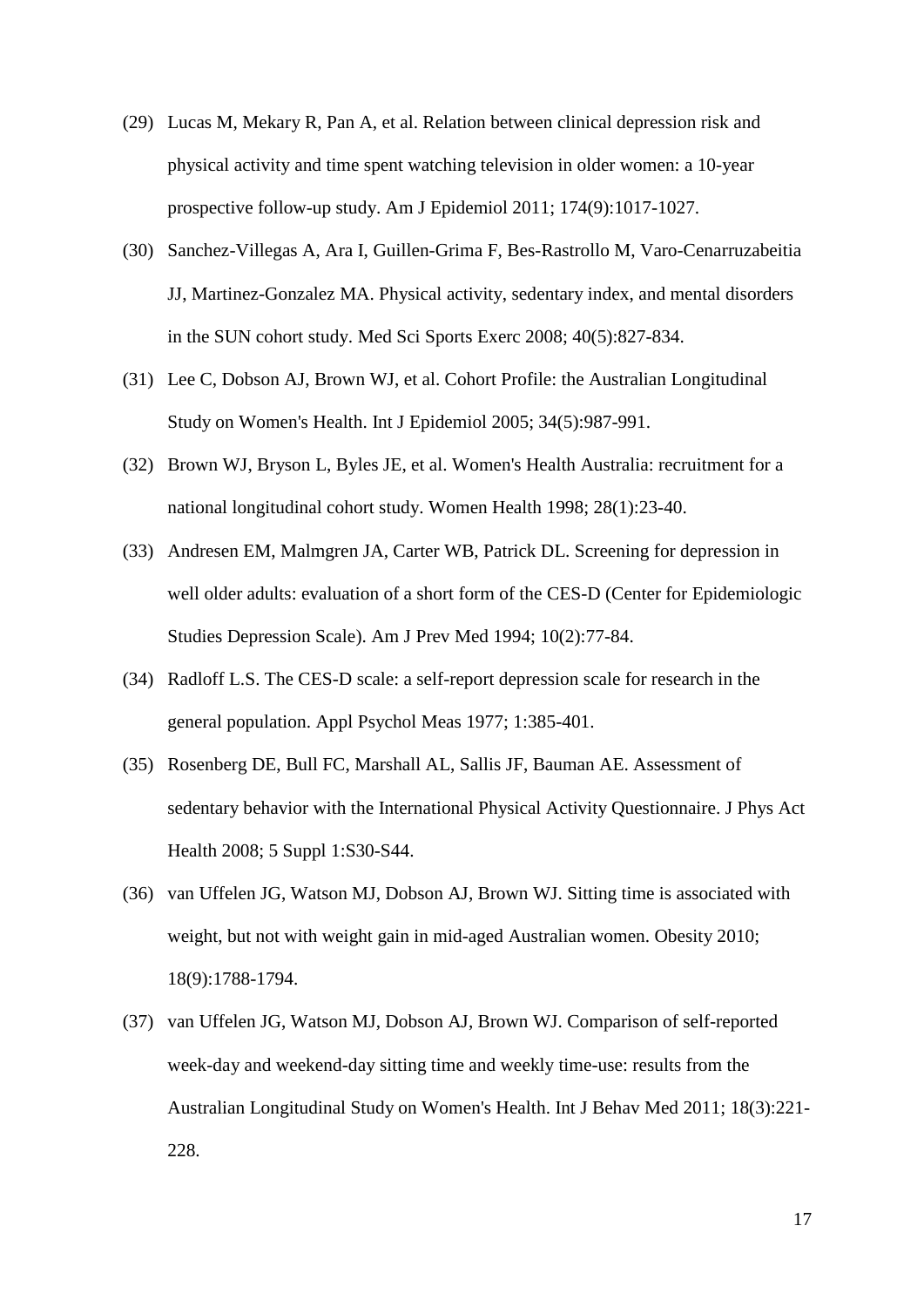- (38) Australian Institute of Health and Welfare. The Active Australia Survey: A guide and manual for implementation, analysis and reporting. 2003. Canberra, AIHW.
- (39) Brown WJ, Burton NW, Marshall AL, Miller YD. Reliability and validity of a modified self-administered version of the Active Australia physical activity survey in a sample of mid-age women. Aust N Z J Public Health 2008; 32(6):535-541.
- (40) Ainsworth BE, Haskell WL, Whitt MC, et al. Compendium of physical activities: an update of activity codes and MET intensities. Med Sci Sports Exerc 2000; 32(9 Suppl):S498-S504.
- (41) de Wit L, van SA, Lamers F, Cuijpers P, Penninx B. Are sedentary television watching and computer use behaviors associated with anxiety and depressive disorders? Psychiatry Res 2011; 186(2-3):239-243.
- (42) Davies CA, Vandelanotte C, Duncan MJ, van Uffelen JG. Associations of physical activity and screen-time on health related quality of life in adults. Prev Med 2012; 55(1):46-49.
- (43) Daley A. Exercise and depression: a review of reviews. J Clin Psychol Med Settings 2008; 15(2):140-147.
- (44) Dunn AL, Trivedi MH, O'Neal HA. Physical activity dose-response effects on outcomes of depression and anxiety. Med Sci Sports Exerc 2001; 33(6 Suppl):S587- S597.
- (45) Teychenne M, Ball K, Salmon J. Physical activity and likelihood of depression in adults: a review. Prev Med 2008; 46(5):397-411.
- (46) Thomee S, Eklof M, Gustafsson E, Nilsson R, Hagberg M. Prevalence of perceived stress, symptoms of depression and sleep disturbances in relation to information and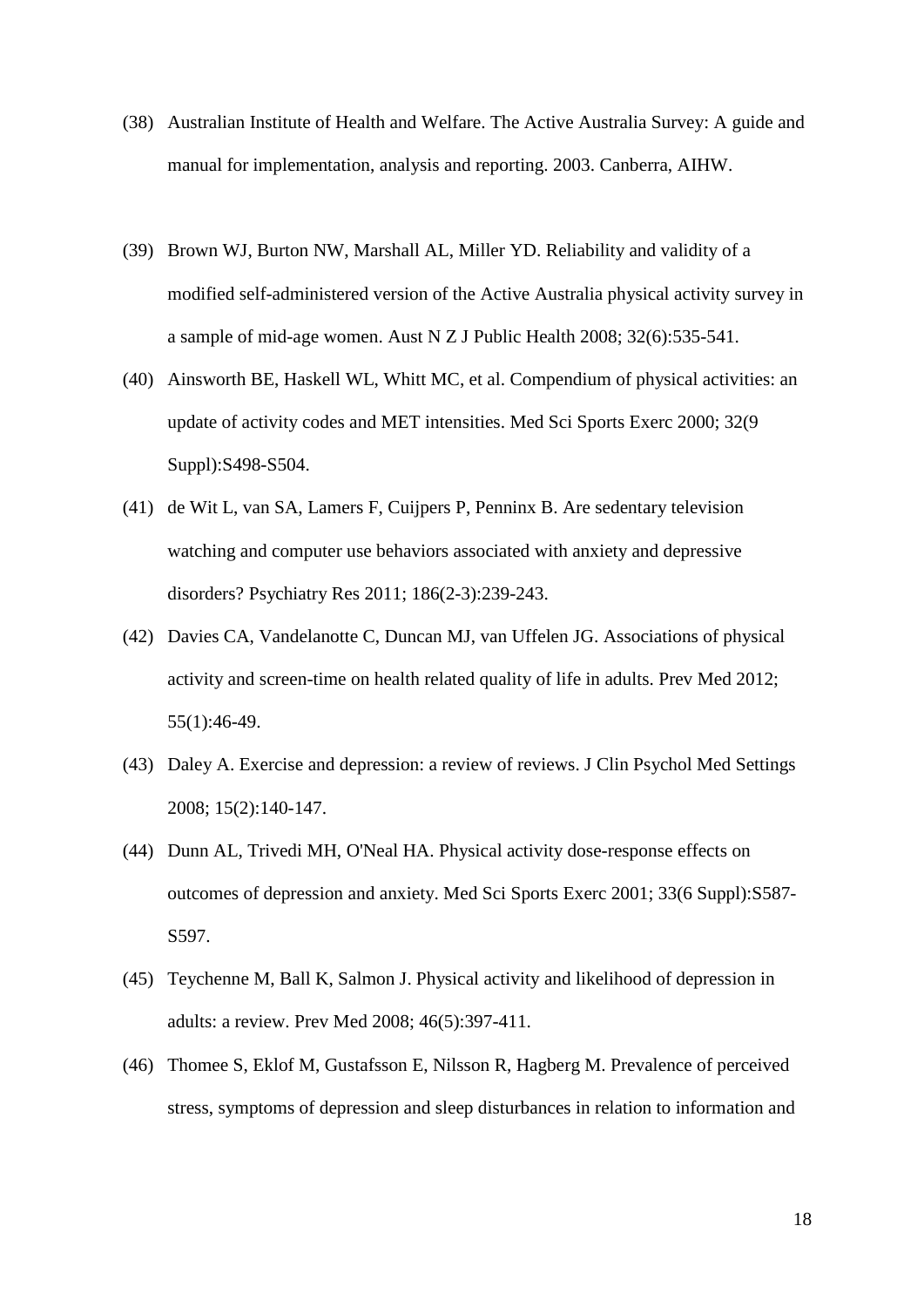communication technology (ICT) use among young adults – an explorative prospective study. Comput Human Behav 2007; 23(3):1300-1321.

- (47) Atkin AJ, Adams E, Bull FC, Biddle SJ. Non-occupational sitting and mental wellbeing in employed adults. Ann Behav Med 2012; 43(2):181-188.
- (48) Kull M, Ainsaar M, Kiive E, Raudsepp L. Relationship between low depressiveness and domain specific physical activity in women. Health Care Women Int 2012; 33(5):457-472.
- (49) Teychenne M, Ball K, Salmon J. Associations between physical activity and depressive symptoms in women. Int J Behav Nutr Phys Act 2008; 5:27.
- (50) Roshanaei-Moghaddam B, Katon WJ, Russo J. The longitudinal effects of depression on physical activity. Gen Hosp Psychiatry 2009; 31(4):306-315.
- (51) van Gool CH, Kempen GI, Penninx BW, Deeg DJ, Beekman AT, van Eijk JT. Relationship between changes in depressive symptoms and unhealthy lifestyles in late middle aged and older persons: results from the Longitudinal Aging Study Amsterdam. Age Ageing 2003; 32(1):81-87.
- (52) Biddle S, Mutrie N. Physical activity: a feel-good effect? Psychology of physical activity. Determinants, wellbeing and interventions. New York: Routledge, 2008: 161-284.
- (53) Dishman RK, Heath GW, Lee IM. Physical activity and mental health. Physical Activity Epidemiology. Champaign, IL: Human Kinetics, 2013: 379-439.
- (54) Statopoulou G, Powers MB, Berry AC, Smits JA, Otto MW. Exercise interventions for mental health: A quantitative and qualitative review. Clin Psychol - Sci Pract 2006; 13(2):179-193.
- (55) U.S.Department of Health and Human Services. Physical Activity Guidelines Advisory Committee Report Part G. Section 8: Mental Health. 2008. 1-6-2012.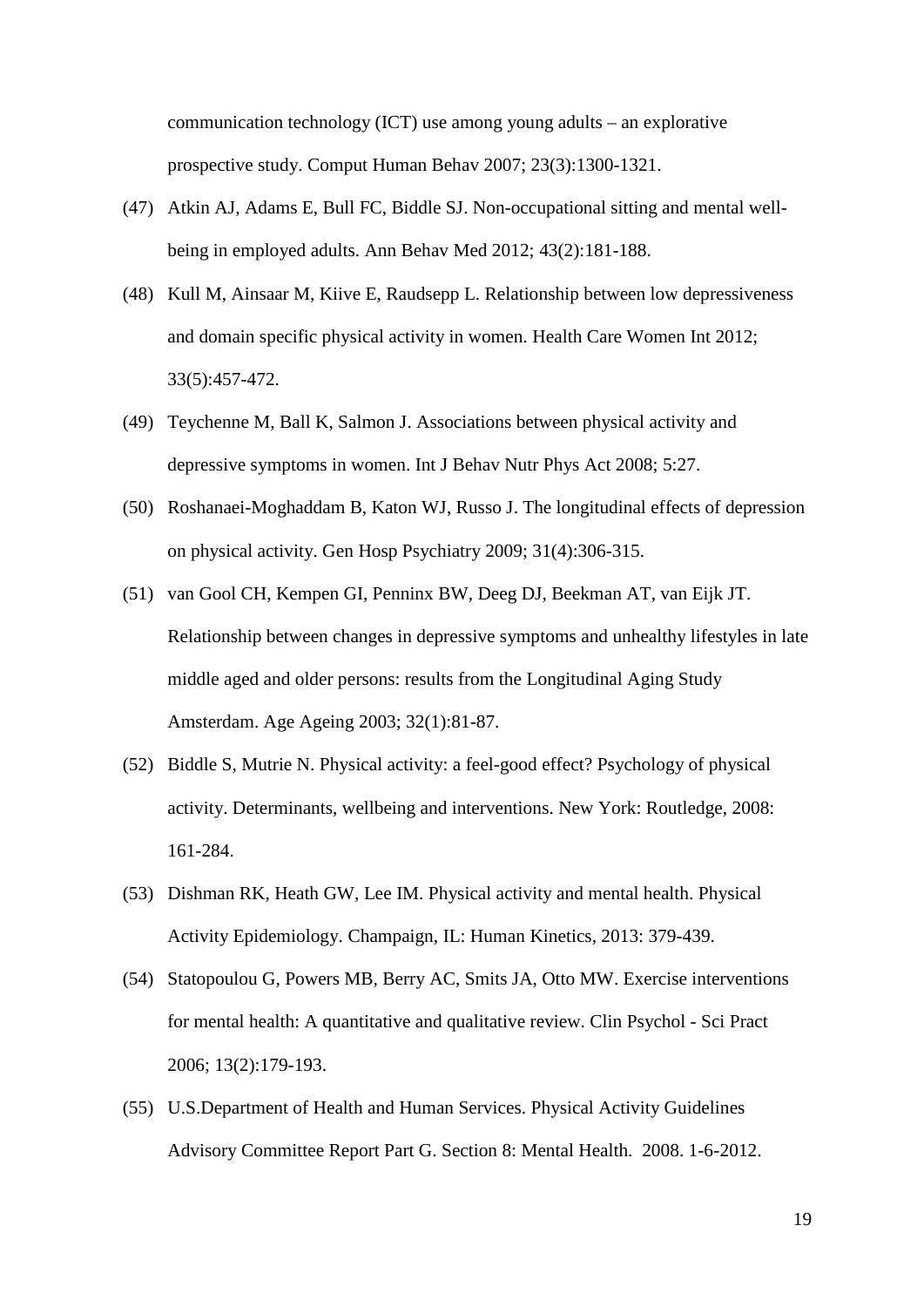- (56) Spates CR, Pagoto S, Kalata A. A Qualitative And Quantitative Review of Behavioral Activation Treatment of Major Depressive Disorder. Behav Anal Today 2006; 7(4):508-518.
- (57) Bauman A, Phongsavan P, Schoeppe S, Owen N. Physical activity measurement--a primer for health promotion. Promot Educ 2006; 13(2):92-103.
- (58) Young AF, Powers JR, Bell SL. Attrition in longitudinal studies: who do you lose? Aust N Z J Public Health 2006; 30(4):353-361.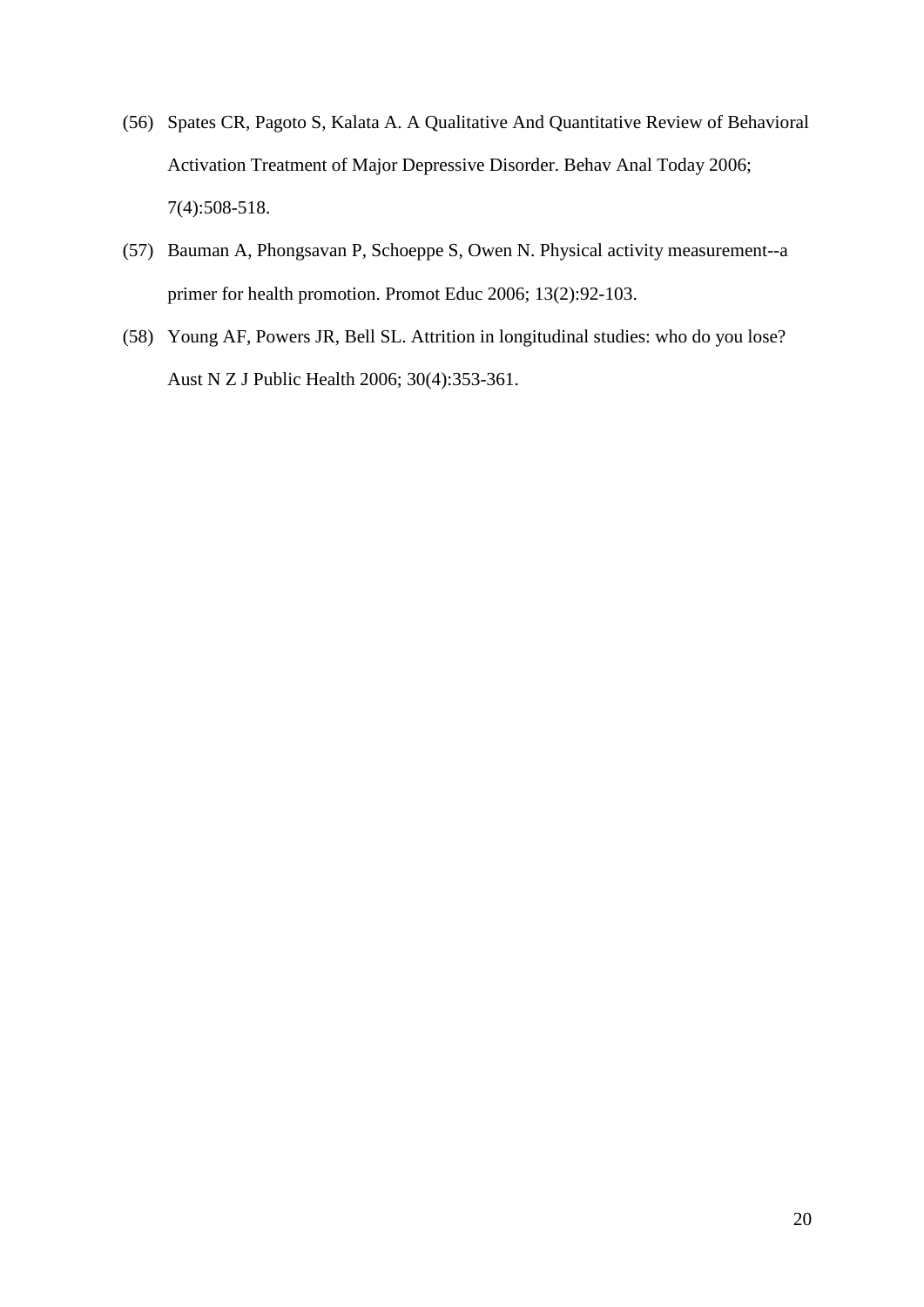# **Titles of tables**

**Table 1**: Characteristics of analysis sample (n=8,950 women, aged 50-55 years in 2001)

**Table 2:** Depressive symptoms, sitting-time and physical activity in 2001, 2004, 2007 and 2010

Table 3: Concurrent associations between sitting-time and physical activity with depressive symptoms

**Table 4:** Prospective associations between sitting-time and PA (2001, 2004, 2007) with depressive symptoms (2004, 2007, 2010)

**Table 5:** Prospective associations between depressive symptoms (2001, 2004, 2007) with sitting-time and PA (2004, 2007, 2010)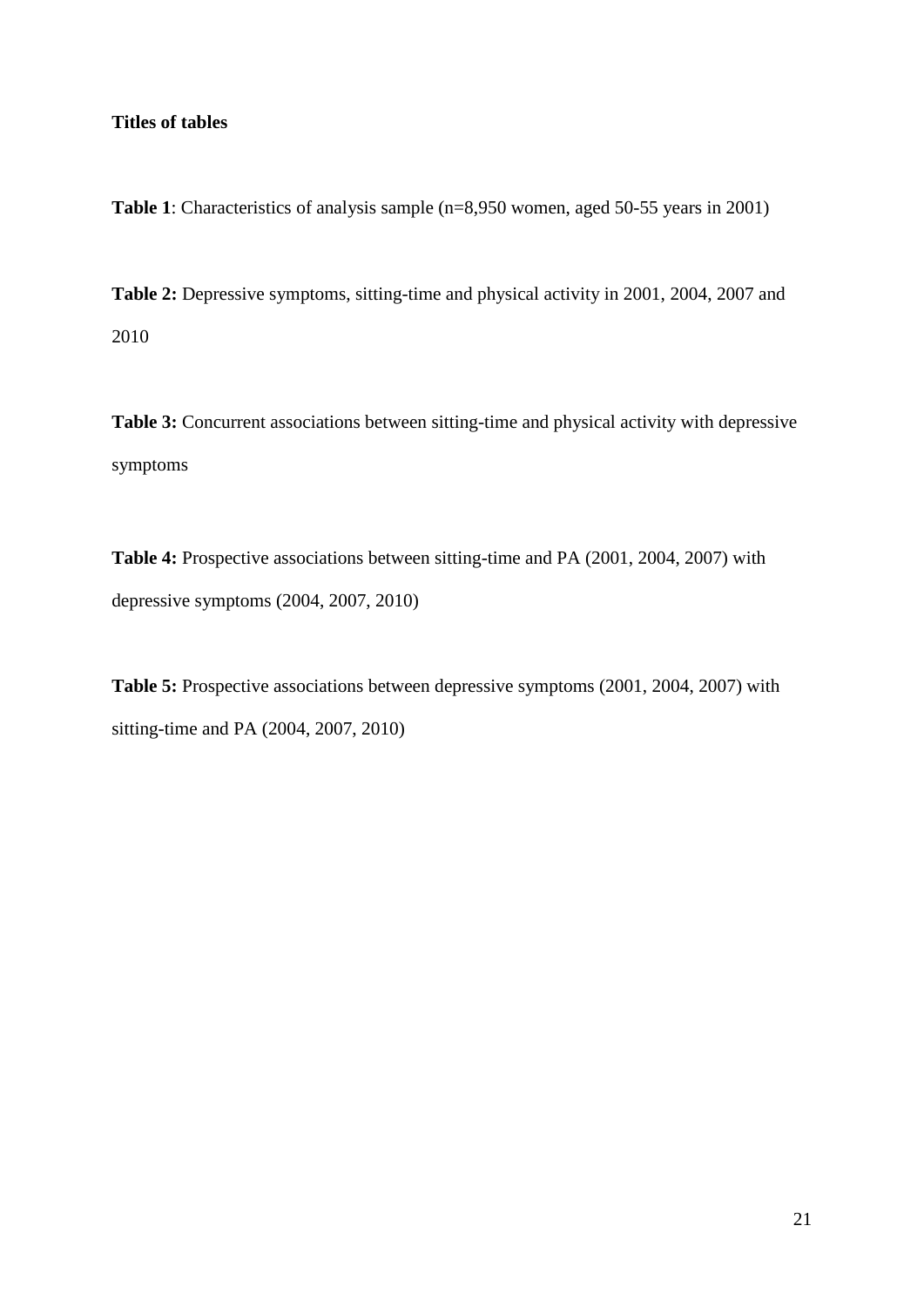|                                 | Analysis sample |               | <b>Excluded</b> from |               | p-value <sup>b</sup> |
|---------------------------------|-----------------|---------------|----------------------|---------------|----------------------|
|                                 | $n=8,950$       |               | analysis             |               |                      |
|                                 |                 |               | $n=2,276$            |               |                      |
| Sociodemographic variables      | n               | $\frac{0}{6}$ | n                    | $\frac{0}{6}$ |                      |
| Country of birth <sup>d</sup>   |                 |               |                      |               | < 0.001              |
| Australia                       | 6,880           | (76.9)        | 1,712                | (75.6)        |                      |
| Other English speaking          | 1,270           | (14.2)        | 226                  | (10.0)        |                      |
| Other non-English speaking      | 715             | (8.0)         | 281                  | (12.4)        |                      |
| Missing                         | 85              | (1.0)         | 45                   | (2.0)         |                      |
| Area of residence <sup>e</sup>  |                 |               |                      |               | 0.004                |
| Urban                           | 3,049           | (34.1)        | 749                  | (33.1)        |                      |
| Large rural town                | 3,669           | (41.0)        | 869                  | (38.4)        |                      |
| Small rural town/remote area    | 2,173           | (24.3)        | 632                  | (27.9)        |                      |
| Missing                         | 59              | (0.7)         | 14                   | (0.6)         |                      |
| Education <sup>d</sup>          |                 |               |                      |               | < 0.001              |
| No formal education or          | 4,079           | (45.9)        | 1,325                | (58.5)        |                      |
| school certificate              |                 |               |                      |               |                      |
| Higher school or leaving        | 1,512           | (17.0)        | 350                  | (15.5)        |                      |
| certificate                     |                 |               |                      |               |                      |
| Trade/apprenticeship/certifica  | 1,873           | (21.1)        | 344                  | (15.2)        |                      |
| te/diploma                      |                 |               |                      |               |                      |
| University                      | 1,417           | (16.0)        | 225                  | (9.9)         |                      |
| Missing                         | 69              | (0.8)         | 20                   | (0.9)         |                      |
| <b>Employment status</b>        |                 |               |                      |               | < 0.001              |
| Not in labor                    | 1,880           | (21.1)        | 664                  | (29.3)        |                      |
| force/unemployed                |                 |               |                      |               |                      |
| 1-34 hrs/week                   | 3,228           | (36.2)        | 748                  | (33.0)        |                      |
| $35+$ hrs/week                  | 3,808           | (42.7)        | 808                  | (35.7)        |                      |
| Missing                         | 34              | (0.4)         | 44                   | (1.9)         |                      |
| <b>Income management</b>        |                 |               |                      |               | < 0.001              |
| Impossible/difficult all of the | 896             | (10.1)        | 352                  | (15.6)        |                      |
| time                            |                 |               |                      |               |                      |
| Difficult some of the time      | 2,374           | (26.7)        | 643                  | (28.4)        |                      |
| Not too bad                     | 3,908           | (44.0)        | 908                  | (40.1)        |                      |
| Easy                            | 1,707           | (19.2)        | 284                  | (12.5)        |                      |
| Missing                         | 65              | (0.7)         | 77                   | (3.4)         |                      |
| <b>Health-related variables</b> |                 |               |                      |               |                      |
| Body mass index <sup>†</sup>    |                 |               |                      |               | < 0.001              |
| Underweight                     | 120             | (1.4)         | 33                   | (1.5)         |                      |
| Normal weight                   | 3,663           | (43.3)        | 805                  | (35.6)        |                      |
| Overweight                      | 2,757           | (32.6)        | 643                  | (28.4)        |                      |
| Obese                           | 1,912           | (22.6)        | 513                  | (22.7)        |                      |

**Table 1**: Characteristics of analysis sample (n=8,950 women, aged 50-55 years in 2001)<sup>a</sup>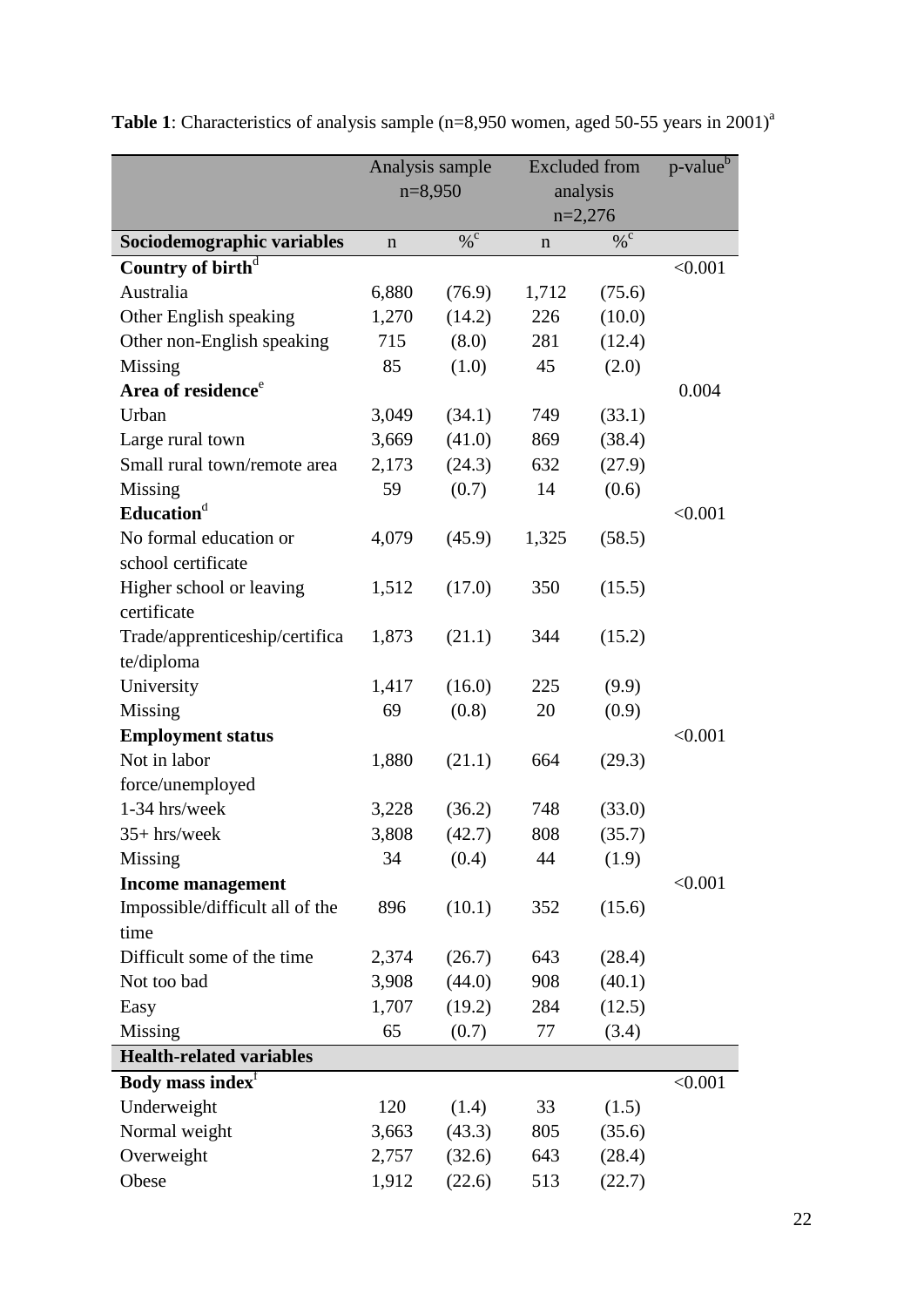| Missing                             | 498            | (5.6)  | 270              | (11.9) |         |
|-------------------------------------|----------------|--------|------------------|--------|---------|
| <b>Menopausal status</b>            |                |        |                  |        | < 0.001 |
| Premenopausal                       | 1,638          | (18.3) | 357              | (15.8) |         |
| Perimenopausal                      | 2,185          | (24.4) | 576              | (25.4) |         |
| Postmenopausal                      | 49             | (0.5)  | 27               | (1.2)  |         |
| Surgical menopause                  | 2,547          | (28.5) | 706              | (31.2) |         |
| Other                               | 2,531          | (28.3) | 595              | (26.3) |         |
| Missing                             | $\overline{0}$ | (0)    | 3                | (0.1)  |         |
| <b>Number of chronic</b>            |                |        |                  |        | < 0.001 |
| conditions <sup>g</sup>             |                |        |                  |        |         |
| None                                | 4,286          | (47.9) | 997              | (44.0) |         |
| One                                 | 2,890          | (32.3) | 722              | (31.9) |         |
| Two                                 | 1,204          | (13.5) | 350              | (15.5) |         |
| Three or more                       | 570            | (6.4)  | 195              | (8.6)  |         |
| Missing                             | $\overline{0}$ | (0)    | $\overline{0}$   | (0)    |         |
| <b>Diagnosed or treated</b>         |                |        |                  |        | 0.024   |
| anxiety/other psychiatric           |                |        |                  |        |         |
| condition <sup>h</sup>              |                |        |                  |        |         |
| N <sub>o</sub>                      | 8,355          | (93.4) | 2,083            | (92.0) |         |
| Yes                                 | 595            | (6.6)  | 181              | (8.0)  |         |
| Missing                             | $\overline{0}$ | (0)    | $\boldsymbol{0}$ | (0)    |         |
| <b>Health behaviors</b>             |                |        |                  |        |         |
| <b>Smoking status</b>               |                |        |                  |        | < 0.001 |
| Never smoked                        | 4,828          | (54.1) | 1,184            | (52.3) |         |
| Ex-smoker                           | 2,890          | (32.4) | 667              | (29.5) |         |
| Current smoker                      | 1,207          | (13.5) | 385              | (17.0) |         |
| Missing                             | 25             | (0.3)  | 28               | (1.2)  |         |
| <b>Alcohol intake</b>               |                |        |                  |        | < 0.001 |
| Low risk drinker $(1-14)$           | 4,989          | (55.8) | 796              | (35.2) |         |
| drinks/week)                        |                |        |                  |        |         |
| Non-drinker                         | 1,272          | (14.2) | 372              | (16.4) |         |
| Rarely drinker $\left( < 1 \right)$ | 2,071          | (23.2) | 458              | (20.2) |         |
| drink/week)                         |                |        |                  |        |         |
| Risky drinker $(\geq 15$            | 604            | (6.8)  | 89               | (3.9)  |         |
| drinks/week)                        |                |        |                  |        |         |
| Missing                             | 14             | (0.2)  | 549              | (24.3) |         |
| <b>Social variables</b>             |                |        |                  |        |         |
| <b>Marital status</b>               |                |        |                  |        | < 0.001 |
| Married/partnered                   | 7,324          | (82.1) | 1,765            | (78.0) |         |
| Single/separated/divorced/          | 1,600          | (17.9) | 466              | (20.6) |         |
| widow                               |                |        |                  |        |         |
| Missing                             | 26             | (0.3)  | 33               | (1.5)  |         |
| Life events <sup>1</sup>            |                |        |                  |        | 0.001   |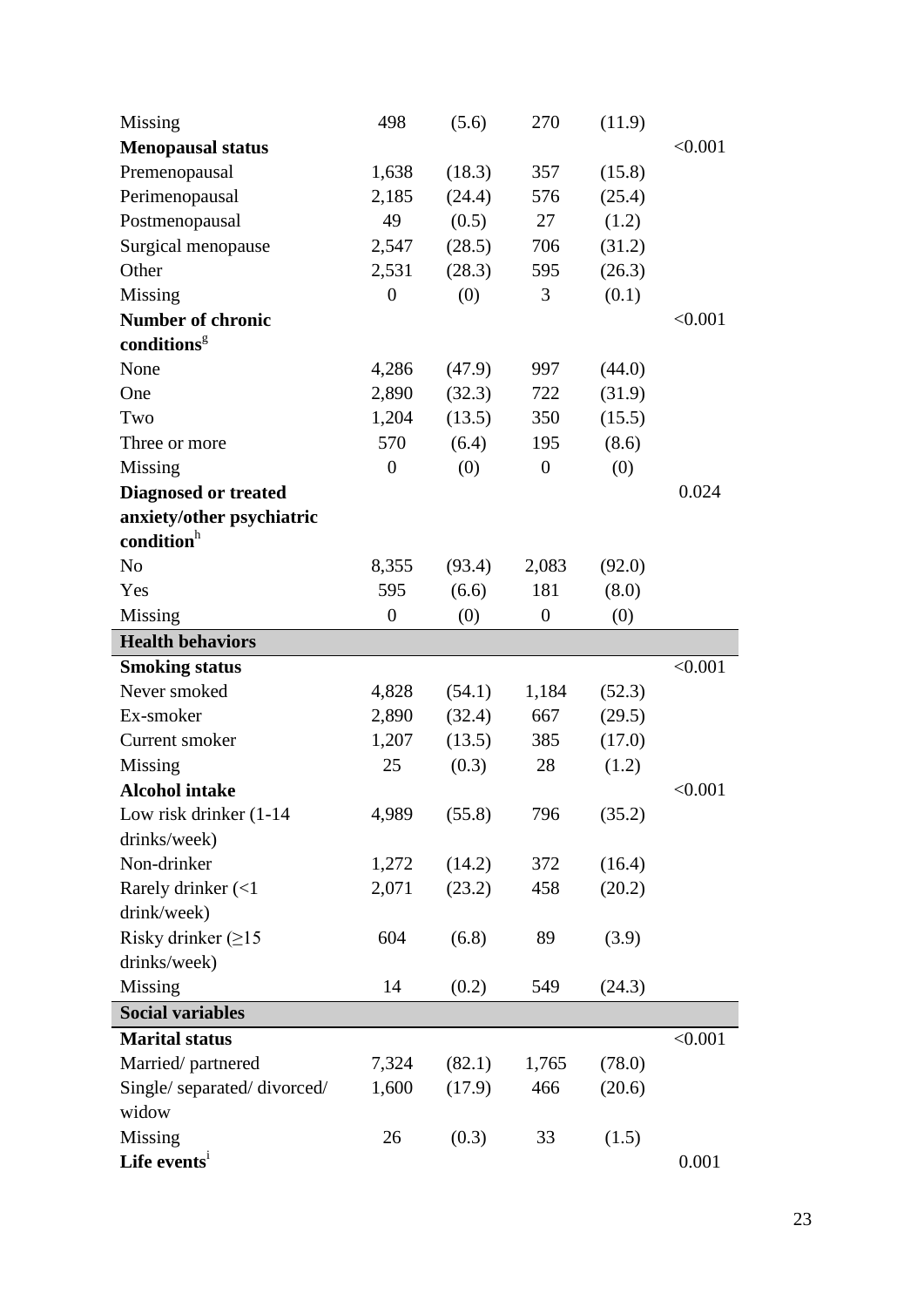| None                                   | 2,273    | (25.4)    | 656   | (29.0) |         |
|----------------------------------------|----------|-----------|-------|--------|---------|
| One                                    | 2,153    | (24.1)    | 568   | (25.1) |         |
| Two                                    | 1,882    | (21.0)    | 430   | (19.0) |         |
| Three or more                          | 2,642    | (29.5)    | 610   | (26.9) |         |
| Missing                                | $\theta$ | (0)       | 0     | (0)    |         |
| Providing care for others <sup>1</sup> |          |           |       |        | 0.070   |
| N <sub>0</sub>                         | 6,698    | (74.8)    | 1,736 | (76.7) |         |
| Yes                                    | 2,252    | (25.2)    | 528   | (23.3) |         |
| Missing                                | $\theta$ | (0)       | 0     | (0)    |         |
|                                        | Mean     | <b>SD</b> |       |        |         |
| Social support <sup>K</sup>            | 3.8      | (1.0)     | 3.6   | (1.2)  | < 0.001 |
| Missing (182 [1.6%])                   |          |           |       |        |         |

 $a<sup>b</sup>$  Data collected in 2001 unless indicated otherwise; <sup>b</sup> Chi-square test for categorical variables, independent T-test for continuous variables; <sup>c</sup> Percentage may not add up to 100% due to rounding; <sup>d</sup> Assessed in 1996; <sup>e</sup> Derived from postal code; <sup>f</sup> Based on self-reported weight and height (kg/m<sup>2</sup>), categorized in accordance with the World Health Organization classification; <sup>g</sup> From a list of health conditions, including diabetes, cancer, and heart disease, reported as diagnosed by a doctor, or treated for, in the previous 3 years; <sup>h</sup> Diagnosed or received treatment for anxiety or other psychiatric conditions in the past 3 years. <sup>i</sup> From a list of life events, in the past year; <sup>j</sup>Caring duties for people with a long-term illness, disability, or frailty; <sup>k</sup> Duke Social Support Index, range 4-12 points, higher score indicates more support; SD = standard deviation.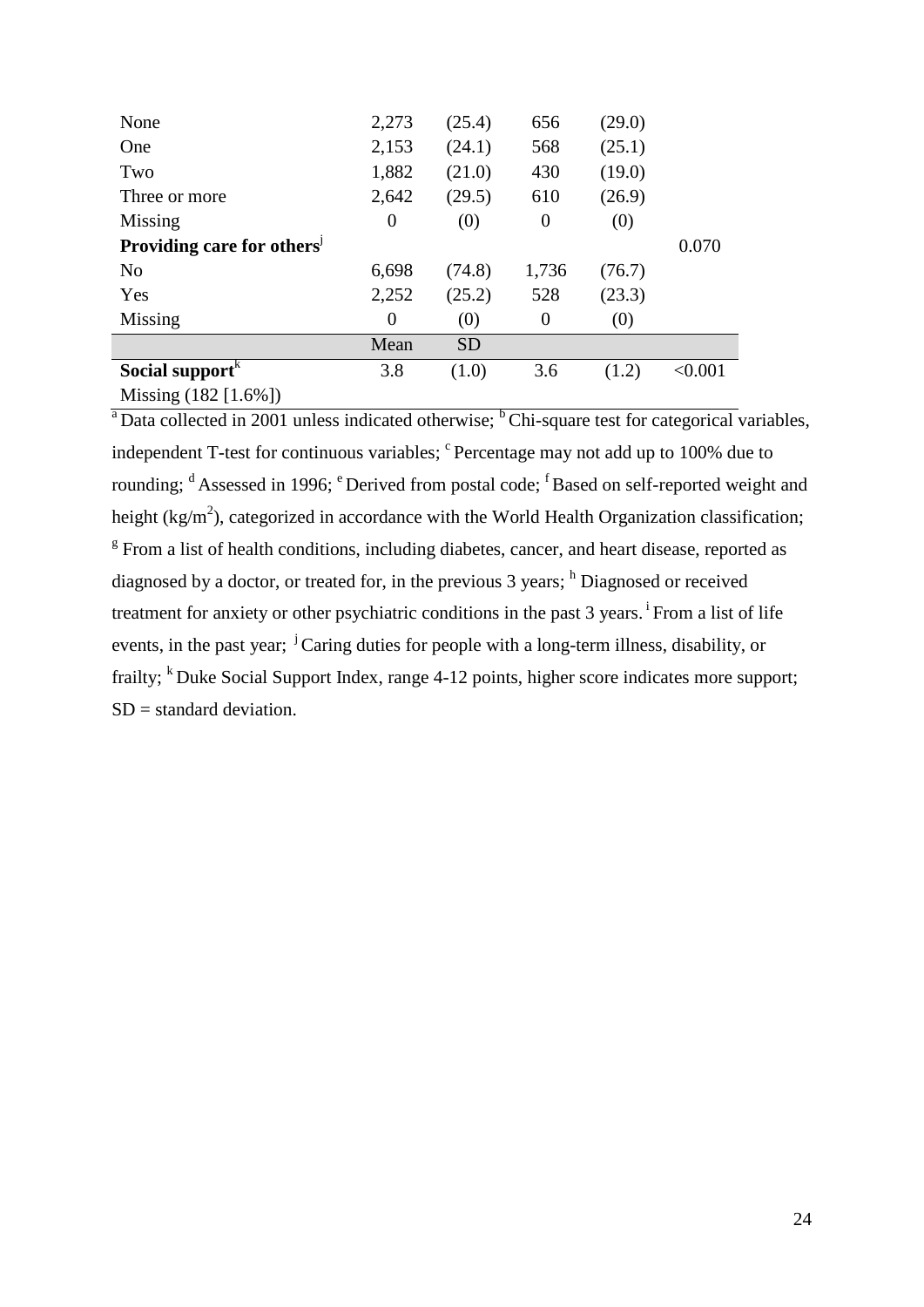| 20                                          | 2001        |               | 2004        | $\frac{1}{2}$ and $\frac{1}{2}$ and $\frac{1}{2}$ and $\frac{1}{2}$ and $\frac{1}{2}$ and $\frac{1}{2}$ and $\frac{1}{2}$ and $\frac{1}{2}$ and $\frac{1}{2}$ and $\frac{1}{2}$ and $\frac{1}{2}$ and $\frac{1}{2}$ and $\frac{1}{2}$ and $\frac{1}{2}$ and $\frac{1}{2}$ and $\frac{1}{2}$ a | 2007        |               | 2010        |               |
|---------------------------------------------|-------------|---------------|-------------|-----------------------------------------------------------------------------------------------------------------------------------------------------------------------------------------------------------------------------------------------------------------------------------------------|-------------|---------------|-------------|---------------|
|                                             | $\mathbf n$ | $\frac{6}{6}$ | $\mathbf n$ | $\frac{6}{9}$                                                                                                                                                                                                                                                                                 | $\mathbf n$ | $\frac{6}{9}$ | $\mathbf n$ | $\frac{6}{6}$ |
| <b>Depressive symptoms</b>                  |             |               |             |                                                                                                                                                                                                                                                                                               |             |               |             |               |
| N <sub>o</sub>                              | 7,086       | (79.2)        | 6,791       | (80.3)                                                                                                                                                                                                                                                                                        | 6,603       | (81.4)        | 6,432       | (82.3)        |
| Yes                                         | 1,864       | (20.8)        | 1,663       | (19.7)                                                                                                                                                                                                                                                                                        | 1,505       | (18.6)        | 1,383       | (17.7)        |
| <b>Sitting-time</b>                         |             |               |             |                                                                                                                                                                                                                                                                                               |             |               |             |               |
| $\leq$ 4 hrs/day                            | 3,104       | (34.7)        | 2,368       | (29.7)                                                                                                                                                                                                                                                                                        | 2,053       | (26.3)        | 2,093       | (28.0)        |
| $>4-7$ hrs/day                              | 3,562       | (39.8)        | 3,394       | (42.6)                                                                                                                                                                                                                                                                                        | 3,483       | (44.6)        | 3,279       | (43.9)        |
| $>7$ hrs/day                                | 2,284       | (25.5)        | 2,208       | (27.7)                                                                                                                                                                                                                                                                                        | 2,274       | (29.1)        | 2,100       | (28.1)        |
| <b>Physical activity</b>                    |             |               |             |                                                                                                                                                                                                                                                                                               |             |               |             |               |
| Meeting guidelines (>600 MET.minutes)       | 4,094       | (45.7)        | 4,513       | (54.9)                                                                                                                                                                                                                                                                                        | 4,677       | (58.3)        | 4,335       | (57.0)        |
| Some (40-600 MET.minutes)                   | 3,351       | (37.4)        | 2,461       | (29.9)                                                                                                                                                                                                                                                                                        | 2,160       | (26.9)        | 2,077       | (27.3)        |
| None $(40 MET.minutes)$                     | 1,505       | (16.8)        | 1,245       | (15.2)                                                                                                                                                                                                                                                                                        | 1,186       | (14.8)        | 1,194       | (15.7)        |
| <b>Combinations</b>                         |             |               |             |                                                                                                                                                                                                                                                                                               |             |               |             |               |
| $\leq$ 4 hrs/day ST & meeting PA guidelines | 1,548       | (17.3)        | 1,308       | (17.0)                                                                                                                                                                                                                                                                                        | 1,210       | (16.1)        | 1,197       | (16.7)        |
| $>4$ -7 hrs/day ST & meeting PA guidelines  | 1,651       | (18.5)        | 1,864       | (24.2)                                                                                                                                                                                                                                                                                        | 2,026       | (26.9)        | 1,871       | (26.1)        |
| >7 hrs/day ST & meeting PA guidelines       | 895         | (10.0)        | 1,066       | (13.9)                                                                                                                                                                                                                                                                                        | 1,151       | (15.3)        | 1,031       | (14.4)        |
| $\leq$ 4 hrs/day ST & some PA               | 1,088       | (12.2)        | 630         | (8.2)                                                                                                                                                                                                                                                                                         | 475         | (6.3)         | 504         | (7.0)         |
| >4-7 hrs/day ST & some PA                   | 1,334       | (14.9)        | 961         | (12.5)                                                                                                                                                                                                                                                                                        | 890         | (11.8)        | 858         | (12.0)        |
| >7 hrs/day ST & some PA                     | 929         | (10.4)        | 707         | (9.2)                                                                                                                                                                                                                                                                                         | 672         | (8.9)         | 608         | (8.5)         |
| $\leq$ 4 hrs/day ST & no PA                 | 468         | (5.2)         | 320         | (4.2)                                                                                                                                                                                                                                                                                         | 264         | (3.5)         | 271         | (3.8)         |
| $>4-7$ hrs/day ST & no PA                   | 577         | (6.5)         | 458         | (6.0)                                                                                                                                                                                                                                                                                         | 439         | (5.8)         | 428         | (6.0)         |
| >7 hrs/day ST & no PA                       | 460         | (5.1)         | 378         | (4.9)                                                                                                                                                                                                                                                                                         | 396         | (5.3)         | 403         | (5.6)         |

**Table 2:** Depressive symptoms, sitting-time and physical activity in 2001, 2004, 2007 and 2010<sup>a</sup>

 $\frac{a_{\text{m}}}{a_{\text{m}}}$  n=8,950 women, aged 50-55 years in 2001; <sup>b</sup> Percentage may not add up to 100% due to rounding; PA = physical activity; ST = sitting-time.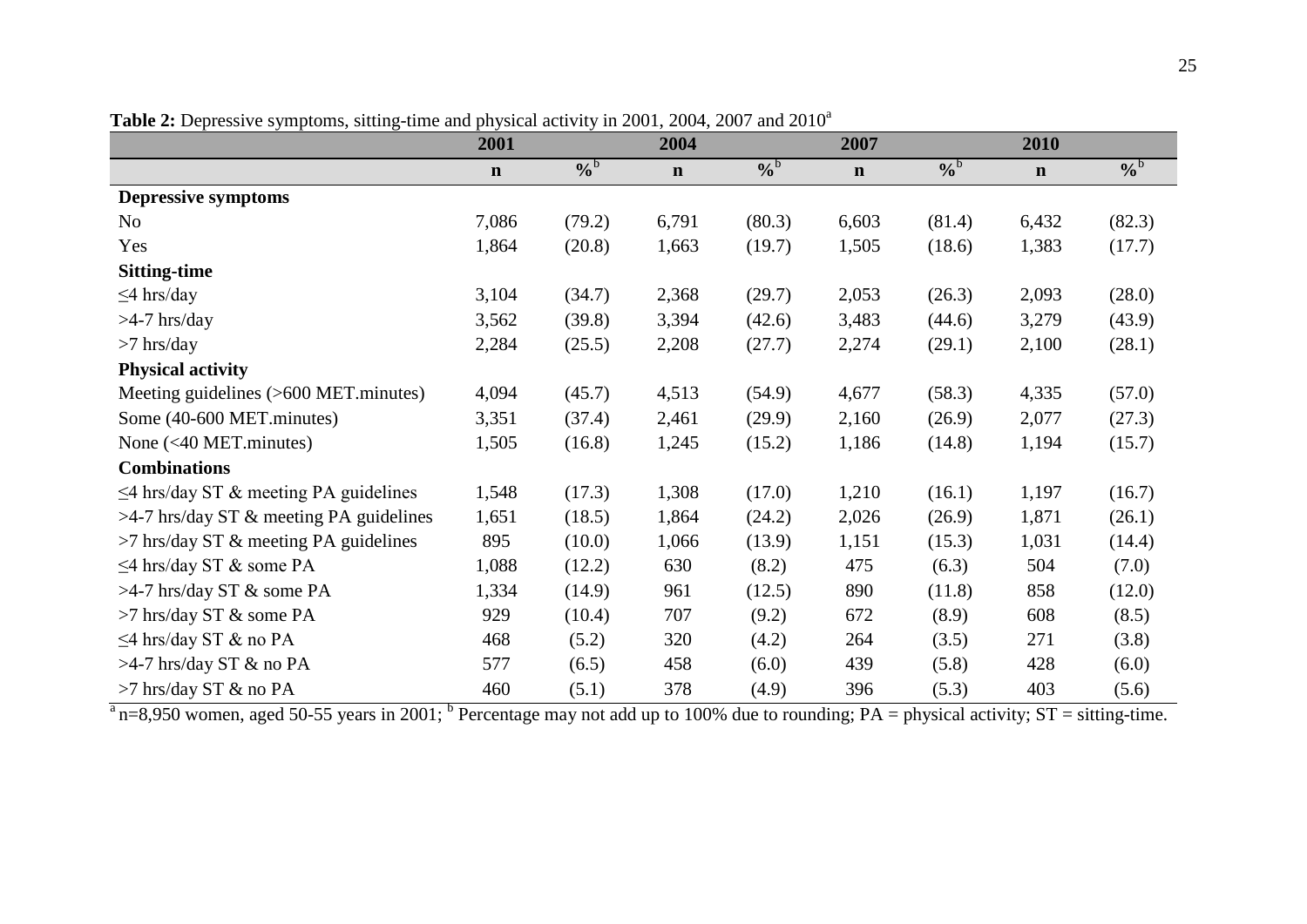|                                             | Simple model <sup>b</sup> | Fully adjusted model <sup>c</sup> |
|---------------------------------------------|---------------------------|-----------------------------------|
| Main effects model: Sitting-time and PA     | OR (95%CI)                | OR (95%CI)                        |
| Sitting-time                                |                           |                                   |
| $\leq$ 4 hrs/day                            | Reference                 | Reference                         |
| $>$ 4-7 hrs/day                             | $1.06(0.95 - 1.18)$       | $1.17(1.05 - 1.32)$               |
| $> 7$ hrs/day                               | $1.38(1.21 - 1.57)$       | $1.47(1.29 - 1.67)$               |
| Physical activity                           |                           |                                   |
| Meeting guidelines $($ >600 MET.minutes $)$ | Reference                 | Reference                         |
| Some (40-600 MET.minutes)                   | $1.40(1.26 - 1.55)$       | $1.24(1.12 - 1.38)$               |
| None $(40 MET minutes)$                     | $2.56(2.25 - 2.90)$       | $1.99(1.75 - 2.27)$               |
| Interaction model: Combined effect          |                           |                                   |
| Sitting-time and PA composite variable      |                           |                                   |
| $\leq$ 4 hrs/day ST & meeting PA guidelines | Reference                 | Reference                         |
| $>4$ -7 hrs/day ST & meeting PA guidelines  | $1.08(0.93-1.25)$         | $1.22(1.04 - 1.43)$               |
| $>7$ hrs/day ST & meeting PA guidelines     | $1.39(1.16 - 1.65)$       | $1.48(1.24 - 1.77)$               |
| $\leq$ 4 hrs/day ST & some PA               | $1.52(1.26 - 1.83)$       | $1.35(1.11 - 1.64)$               |
| $>4-7$ hrs/day ST & some PA                 | $1.45(1.22 - 1.72)$       | $1.40(1.18 - 1.67)$               |
| $>7$ hrs/day ST & some PA                   | $1.89(1.57 - 2.29)$       | $1.89(1.56 - 2.29)$               |
| $\leq$ 4 hrs/day ST & no PA                 | $2.33(1.85 - 2.93)$       | $1.92(1.51 - 2.44)$               |
| $>4-7$ hrs/day ST & no PA                   | $2.80(2.29 - 3.43)$       | $2.49(2.02 - 3.08)$               |
| >7 hrs/day ST & no PA                       | $3.75(3.02 - 4.65)$       | $2.96(2.37 - 3.69)$               |

**Table 3:** Concurrent associations between sitting-time and physical activity with depressive symptoms<sup>a</sup>

 $a_{\text{B}} = 8.950$  women, aged 50-55 years in 2001; <sup>b</sup> Model adjusted for: survey, PA *or* ST (main effects model), area of residence; <sup>c</sup> Model additionally adjusted for: country of birth, education, hours worked, income management, smoking, BMI, number of chronic conditions, diagnosed or treated anxiety/other psychiatric condition, menopausal status, marital status, providing care for others, life events, social support; PA = physical activity;  $ST =$  sitting-time; **Boldface** indicates significant association ( $p < 0.05$ ).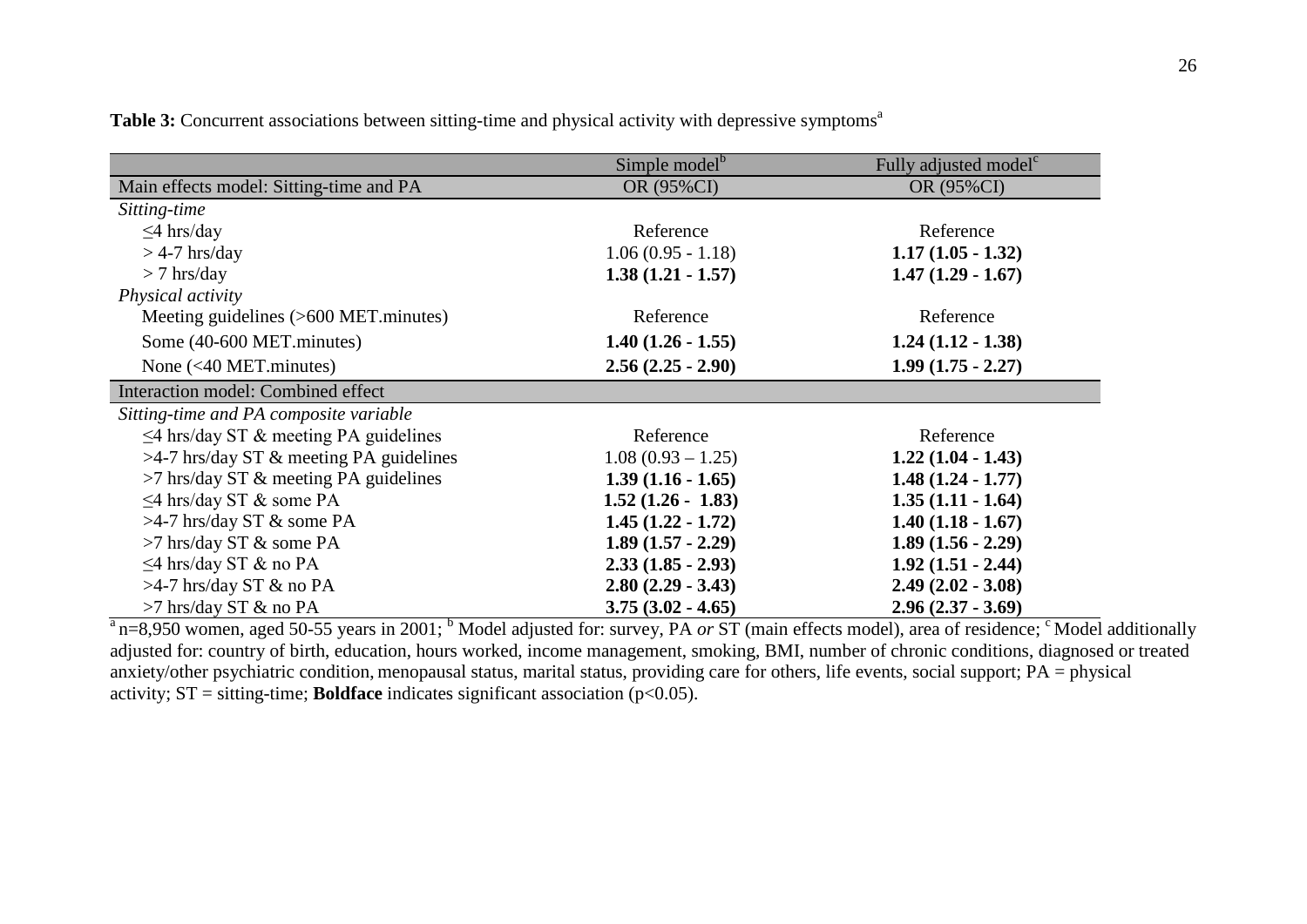|                                             | Simple model <sup>b</sup> | Fully adjusted model <sup>c</sup> |
|---------------------------------------------|---------------------------|-----------------------------------|
| Main effects model: Sitting-time and PA     | OR (95%CI)                | OR (95%CI)                        |
| Sitting-time                                |                           |                                   |
| $\leq$ 4 hrs/day                            | Reference                 | Reference                         |
| $>$ 4-7 hrs/day                             | $0.96(0.85 - 1.10)$       | $1.00(0.88 - 1.14)$               |
| $> 7$ hrs/day                               | $1.06(0.91 - 1.23)$       | $1.10(0.95 - 1.28)$               |
| Physical activity                           |                           |                                   |
| Meeting guidelines $($ >600 MET.minutes $)$ | Reference                 | Reference                         |
| Some (40-600 MET.minutes)                   | $1.09(0.97 - 1.23)$       | $1.04(0.92 - 1.17)$               |
| None $(40 MET minutes)$                     | $1.54(1.32 - 1.79)$       | $1.26(1.08 - 1.47)$               |
| Interaction model: Combined effect          |                           |                                   |
| Sitting-time and PA composite variable      |                           |                                   |
| $\leq$ 4 hrs/day ST & meeting PA guidelines | Reference                 | Reference                         |
| $>4$ -7 hrs/day ST & meeting PA guidelines  | $1.01(0.85 - 1.21)$       | $1.07(0.89 - 1.28)$               |
| $>7$ hrs/day ST $\&$ meeting PA guidelines  | $1.13(0.92 - 1.39)$       | $1.19(0.97 - 1.47)$               |
| $\leq$ 4 hrs/day ST & some PA               | $1.18(0.95 - 1.47)$       | $1.12(0.89 - 1.40)$               |
| $>4-7$ hrs/day ST & some PA                 | $1.08(0.88 - 1.32)$       | $1.08(0.88 - 1.32)$               |
| >7 hrs/day ST & some PA                     | $1.17(0.94 - 1.46)$       | $1.18(0.95 - 1.48)$               |
| $\leq$ 4 hrs/day ST & no PA                 | $1.66(1.27 - 2.18)$       | $1.46(1.10 - 1.92)$               |
| $>4-7$ hrs/day ST & no PA                   | $1.54(1.21 - 1.96)$       | $1.30(1.01 - 1.66)$               |
| $>7$ hrs/day ST & no PA                     | $1.63(1.26 - 2.12)$       | $1.38(1.06 - 1.80)$               |

**Table 4:** Prospective associations between sitting-time and PA (2001, 2004, 2007) with depressive symptoms (2004, 2007, 2010)<sup>a</sup>

 $a_{\text{m=8,950}}$  women, aged 50-55 years in 2001; <sup>b</sup> Model adjusted for: survey, PA or ST (main effects model), area of residence, depression status in 2001; <sup>c</sup> Model additionally adjusted for: country of birth, education, hours worked, income management, smoking, BMI, number of chronic conditions, diagnosed or treated anxiety/other psychiatric condition, menopausal status, marital status, providing care for others, life events, social support; PA = physical activity; ST = sitting-time; **Boldface** indicates significant association (p<0.05)